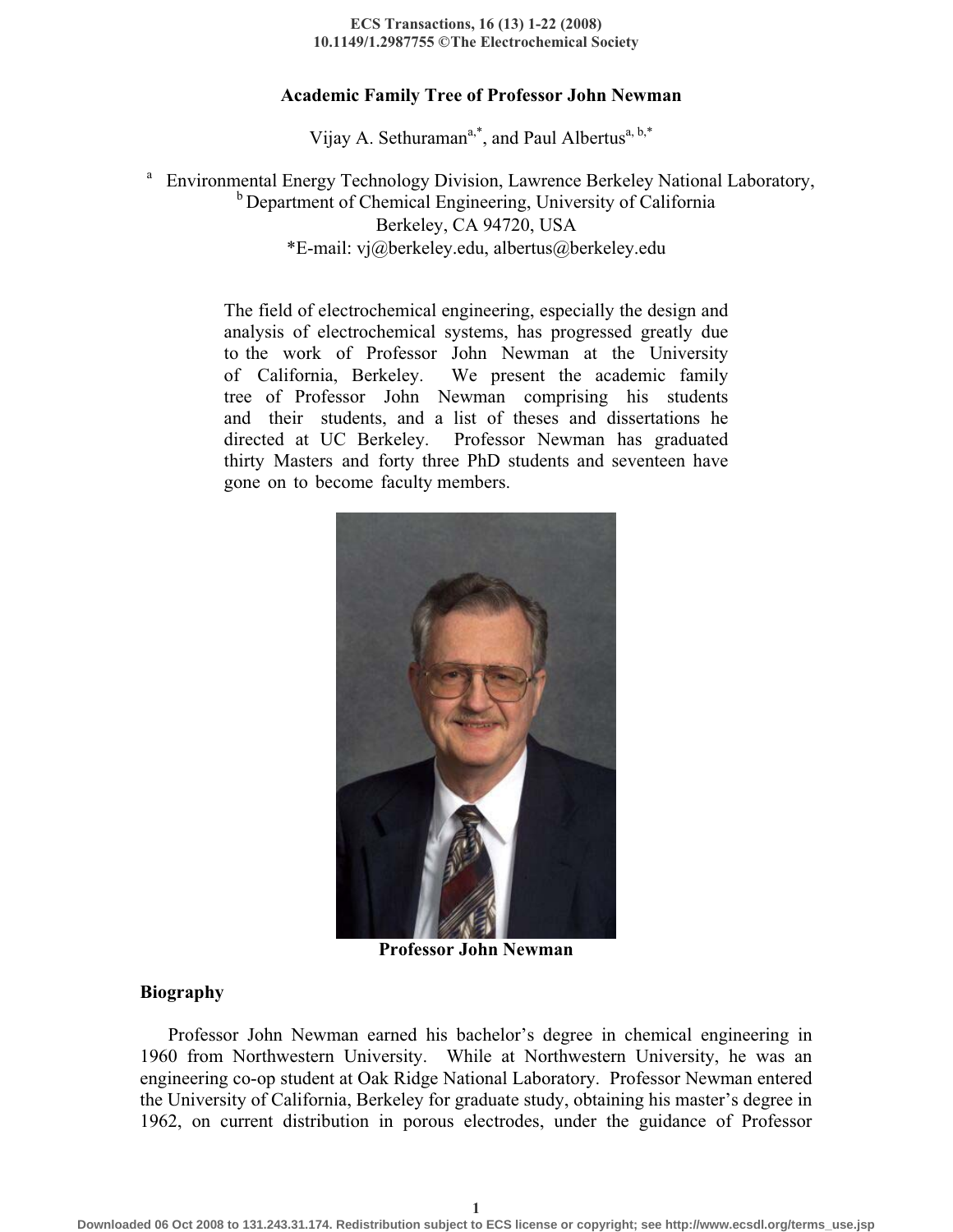Charles Tobias. In 1963, he obtained his doctorate on steady laminar flow past a circular cylinder at high Reynolds numbers. While a PhD student, he contributed to the preparation of major portions of the English edition of Levich's book, Physicochemical Hydrodynamics, published in 1962.

Shortly after receiving his doctorate, Professor Newman joined the faculty at UC Berkeley and became a full professor in 1970, where he currently holds the Charles W. Tobias Chair in Electrochemistry. He won the Young Author's Prize for his work<sup>1</sup> on current distribution on a rotating disk below the limiting current. In 1969, Professor Newman again won the Young Author's Prize for his work<sup>2</sup> with his student William Parish on modeling channel electrochemical flow cells. In 1985, he received the David C. Grahame Award of the ECS Physical and Analytical Electrochemistry Division. Professor Newman's book, *Electrochemical Systems*, published in 1973, with a second edition in 1991, and a third in 2004 (with co-author Karen E. Thomas-Alyea), is used throughout the world as a monograph and graduate text in electrochemical engineering. He is an ECS Fellow and an honorary member. His other awards include the Henry B. Linford Award for Distinguished Teaching in 1990, the Olin Palladium Medal in 1991, and the Vittorio de Nora Award in 2008. The title of Professor Newman's talk for the Vittorio de Nora Award was "From nW to TW," and it focused on his recent work on the derivations of the Onsager reciprocal relations for multicomponent diffusion, the electrochemical reduction of carbon dioxide and water to carbon monoxide and hydrogen, and the production of liquid fuels from renewable energy. He was associate editor for the Journal of the Electrochemical Society for 10 years starting in 1990.

Professor Newman is also a Faculty Senior Scientist and Principal Investigator in the Environmental Energy Technologies Division at Lawrence Berkeley National Laboratory, where he is in charge of the Batteries for Advanced Transportation Technologies program. In 2002, he spent a semester as the Onsager Professor at the Norwegian University of Science and Technology in Trondheim, Norway, and in 1999, was elected to the National Academy of Engineering.

### **Academic Family Tree**

We present the academic family tree of Professor Newman in the following section. We have highlighted his academic descendants who have gone on to become faculty members in bold. In the following table, we present the list of theses and dissertation directed by Professor Newman at UC-Berkeley along with their current position and address.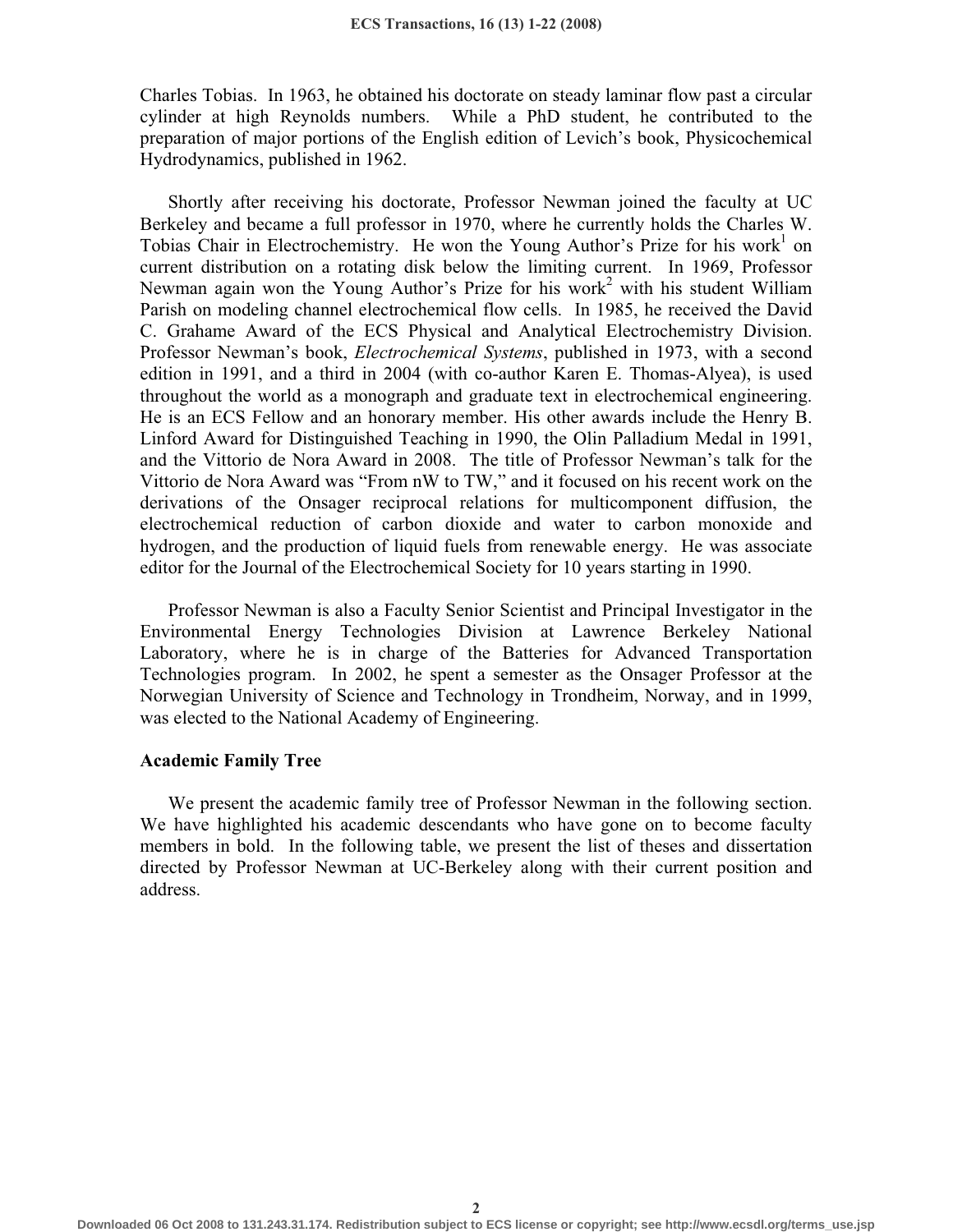## **ACADEMIC FAMILY TREE OF PROFESSOR JOHN NEWMAN**

## **John S. Newman (PhD, 1963), University of California-Berkeley**

- Thomas Atkins (MS, 1965)
- Limin Hsueh (MS, 1966; PhD, 1968)
- Ping Huei Sih (MS, 1966; PhD, 1971)
- Marvin Edward McDonald (MS, 1966)
- Paul Milios (MS, 1967)

# **Thomas W. Chapman (PhD, 1967), University of Wisconsin-Madison**

- **Reinaldo Caban (MS, 1972; PhD, 1976), University of Puerto Rico**
- Morris R. Schoenberg (PhD, 1974)
- Gerald L. Bauer (PhD, 1974)
- $-Mark$  Thiel (MS, 1974)
- John Stolzenberg (PhD, 1975)
- $-$  Scott Troyer (MS, 1975)
- M. E. Tunison (PhD, 1976)
- William Collins (MS, 1975)
- Charles Hales (MS, 1977)
- James Arthur Trainham, III (MS, 1977)
- William Wruck (MS, 1978)
- Samuel Tse (MS, 1979)
- Barry Freehill (MS, 1979)
- Edward Vargas (MS, 1979)
- Francisco Brana (PhD, 1979)
- Vladimir Hampl (MS, 1979)
	- **Ali Altway (MS, 1979), Institut Teknologi Surabaya, Indonesia**
- Steven Kuo (PhD, 1980)
- Paul Yeung (MS, 1981)
- Randall DeRuiter (MS, 1981)
- Nanang Edi (MS, 1981)
- Lawrence Keller (MS, 1981)
- Udomsak Santidomrongkul (MS, 1981)
- William Schmitt (MS, 1982)
- **Shi-Chern Yen (PhD, 1984), National Taiwan University** 
	- Jing, He (MS, 1986)
	- Ging-Yi, Yao (MS, 1987; PhD, 1992)
	- Jin-Sheng, Wang (MS, 1987; PhD, 1992)
	- Ming-Zhou, Kuo (MS, 1987)
	- Wen-Yu, Wu (MS, 1988)
	- Yao-Fei, Huang (MS, 1989)
	- Zhi-Guan, Tsai (MS, 1989)
	- Zhi-Da, Wang (MS, 1990; PhD, 1995)
	- Wei-Long, Zhou (MS, 1991; PhD, 1996)
	- Yi-Min, Lu (MS, 1991; PhD, 1996)
	- Shu-Hua, Zhan (MS, 1991)
	- Wen-Hsiang, Lo (MS, 1992)
	- Cheng-Hong, Zheng (MS, 1992)
	- Shih-Chieh, Hsueh (MS, 1992)
	- Meng-Yu, Tsai (MS, 1993)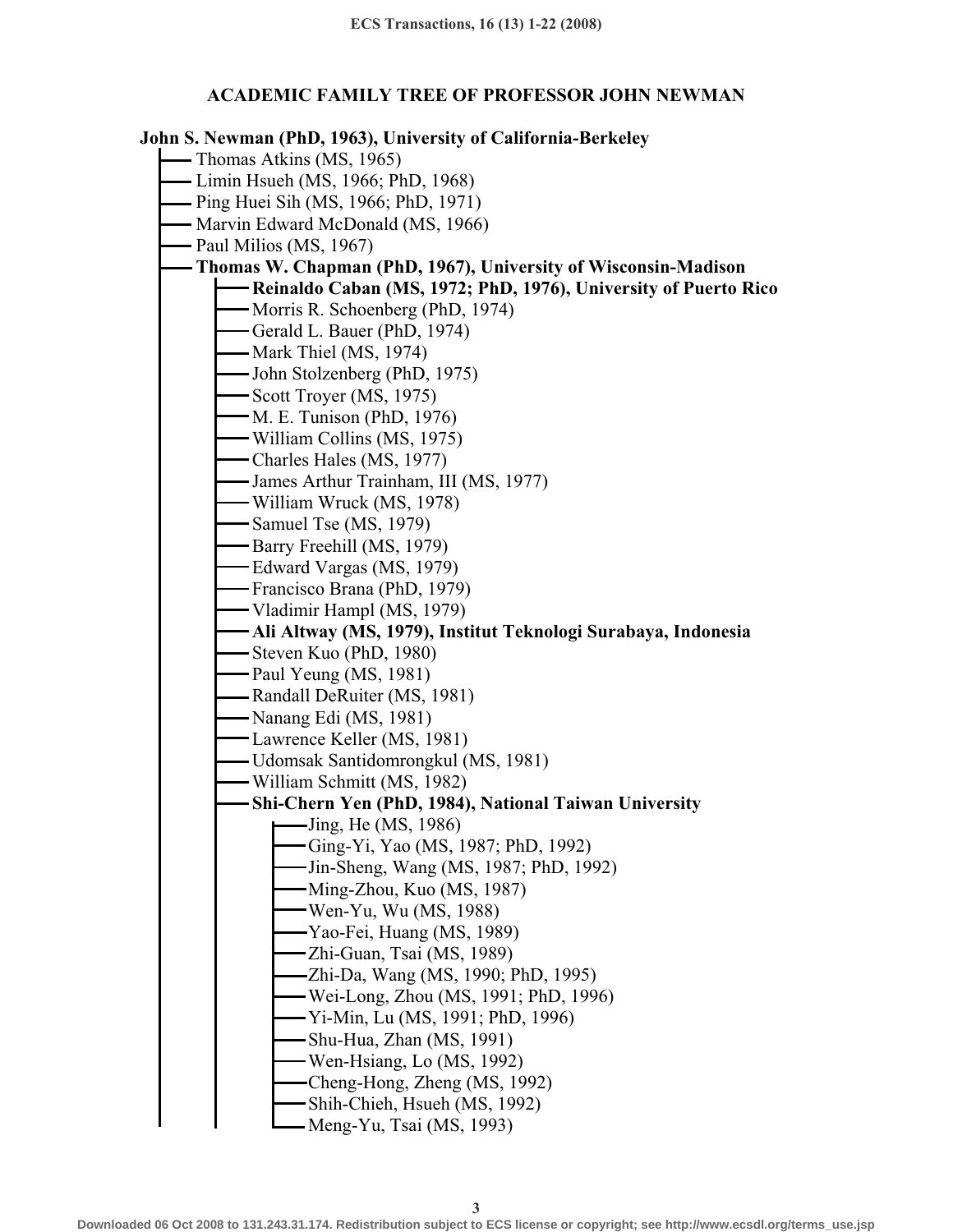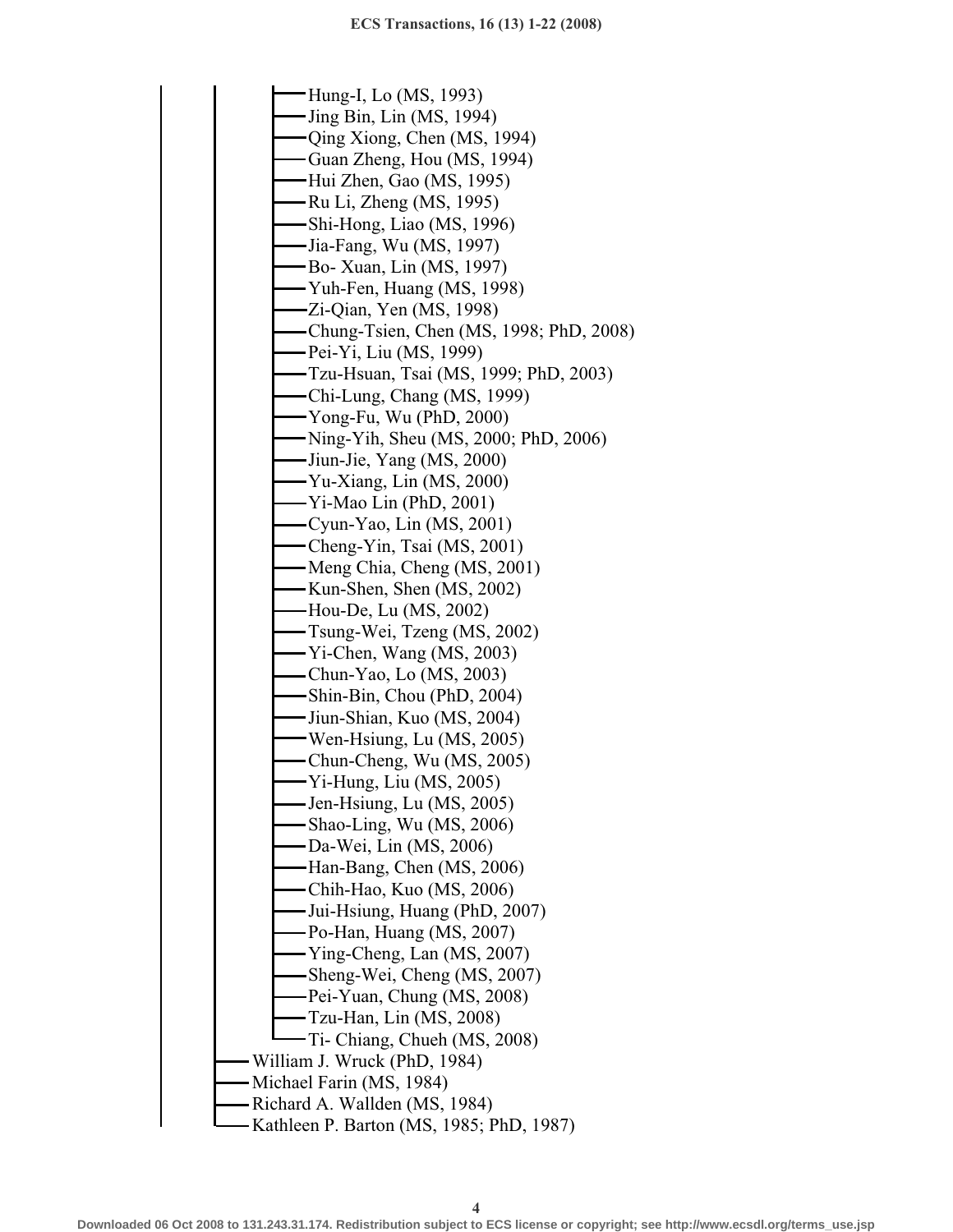Mark F. Mathias (PhD, 1987) Michael A. Alexander (PhD, 1988) Myriam Ulrike Kuppinger (MS, 1988) Carlos M. Villa (PhD, 1993) Christopher S. Hofseth (PhD, 1993) Helena P. Stadniychuk (MS, 1994) Vinay Marathe (MS, 1968) **Kemal Nisancioglu (MS, 1970; PhD, 1973), Norwegian University of Science and Technology**  Øystein Strandmyr (MS, 1977) Tore R. Andersen (MS, 1978) - Knut Y. Davanger (MS, 1978) Ivar Nybø (MS, 1979) Aud I. Rasmussen (MS, 1979) Stein E. Rønningen (MS, 1979) Per S. Solheim (MS, 1979) Vegar Steiro (MS, 1981) Sigve Aabø (MS, 1983) Liv Odden (MS, 1982) Turid Dahl (MS, 1984) Arvid Supphellen (MS, 1984) John Braathen (MS, 1985) Tom Hallan (MS, 1986) - Ragne Hildrum (MS, 1987) Trine L. Lambine (MS, 1987) Hilde Vatslid (MS, 1987) Ingegerd Aanonsen (MS, 1987) Berit K. Aaase (MS, 1987) Tor G. Tollefsen (MS, 1988) Jon K. Ramsvik (MS, 1991) Geir T. Solvi (MS, 1991) Siv Galteland (MS, 1993) Anne H. Nygård (MS, 1993) **Håvard Karoliussen (PhD, 1993), Sør-Trøndelag University College**  Astrid Bjørgum (PhD, 1993) Thore Bergsaker (MS, 1994) Andreas Afseth (MS, 1995, PhD, 1999) Linda R. Børvik (MS, 1995) Karl K. Kobberstad (MS, 1995) Jan H. Nordlien (PhD, 1995) Håkon Leth-Olsen (PhD, 1996) Øysteon Birketveit (MS, 1997) – Morten Svenning (MS, 1997) Terje Tinbod (MS, 1997) Ann Mari Svensson (PhD, 1997) - Harald Laugen (MS, 1998) Trine Løland (MS, 1998) Kari-Anne Landro (MS, 1999)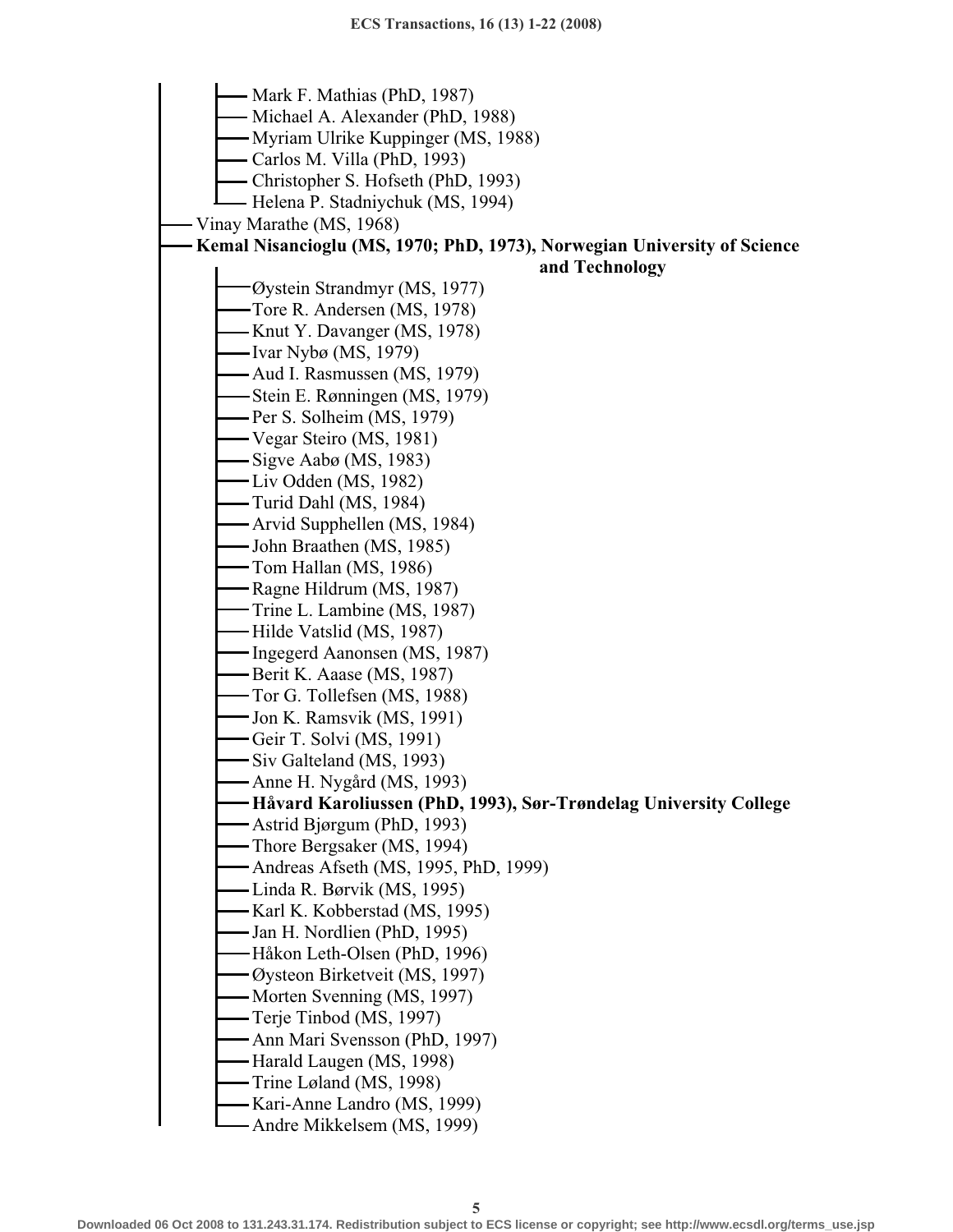Harald Miland (MS, 1999) Huyen D. H. Pham (MS, 1999) Harald L. Østerberg (MS, 1999) Lars H. Andersen (MS, 1999) Trond Haugen (MS, 1999) Bård A. Olsen (MS, 2000) Anette Pedersen (MS, 2000) Gaute Svenningsen (MS, 2000, PhD, 2005) Bjarte E. Haugstveit (MS, 2001) Tonje Berntsen (MS, 2002) Jan T. B. Gundersen (PhD, 2002) André Granå (MS, 2003) Kristian F. Heen (MS, 2003) Otto Lunder (PhD, 2003) Steinar Mollan (MS, 2003)  $-$  Solveig C. A. Seknes (MS, 2003) Cecilie My Wo (MS, 2004) Martin S. Foss (MS, 2004) Kristin Huseland (MS, 2005) Trine Okstad (MS, 2005) Øystein Sævik (PhD, 2005) - Stine S. Transeth (MS, 2005) Linn Boberg (MS, 2006) Tone Frydenberg (MS, 2006) Sølvi Slåtten (MS, 2006) Anne M. Pedersen (MS, 2006) Øyvind G. Rannestad (MS, 2006) Nina Ljones (MS, 2006) Merethe Falstad (MS, 2008) Ingunn Ramsdal (MS, 2008) Magnus Halvorsen (MS, 2008) Thanh T. Cao (MS, 2008) Kong-Heong Tan (MS, 1970) **Nader Vahdat (MS, 1972), Tuskegee University3** Harry Hung-Kwan Yip (MS, 1973) Robert Victor Homsy (PhD, 1974) Thomas James Edwards (MS, 1974; PhD, 1977) Charles Milton Mohr, Jr (PhD, 1975) Joseph John Miksis, Jr (MS, 1975) **Peter Willem Appel (PhD, 1976), Delft University of Technology Ralph Edward White (PhD, 1977), University of South Carolina**  Mark Edmund (MS, 1980) Raju K. Hirani (MS, 1980) Bruce Blenkarn (MS, 1981) Susan Lorimer (MS, 1982) **John Van Zee (MS, 1982; PhD, 1984), University of South Carolina4** Tzeng-Huann Teng (MS, 1985) Chih-Ta Lee (MS, 1987) Patrick C. Y. Chin (MS, 1988)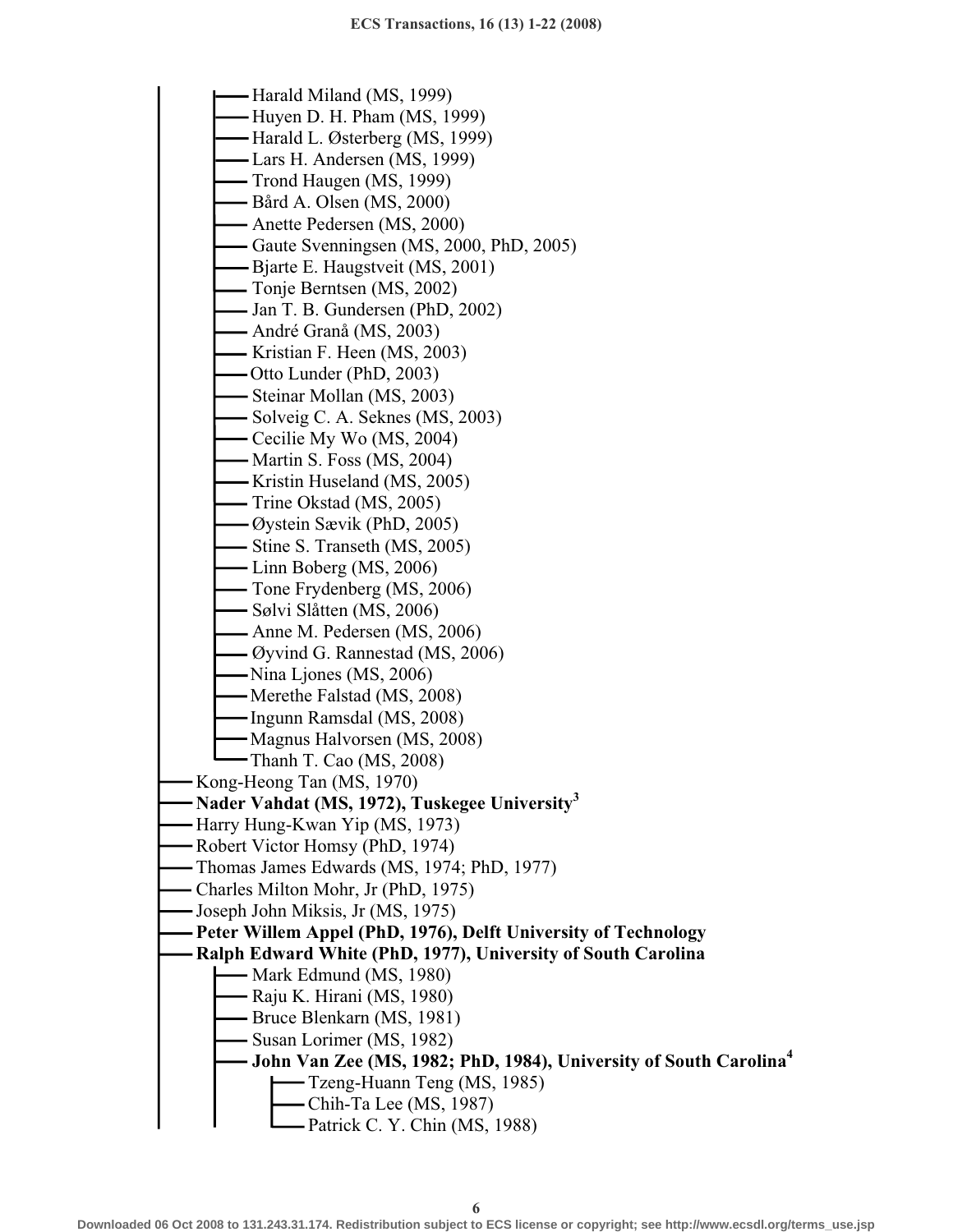Shu-Shan Zeng (MS, 1988) E. J. Markel (PhD, 1990) S. A. McCluney (1991) C. –T. Lee (PhD, 1991) D. A. Wingard (MS, 1991; PhD, 1996) Suzanne L. Blanton (MS, 1994) Hideki Sasaki (MS, 1995) Mahesh Murthy (PhD, 1997) Chien-Hsien Ho (PhD, 1997) Gowri Subramaniam Nagarajan (PhD, 1998) Woo-Kum Lee (PhD, 2000) Elizabeth Davis (MS, 2001) Lifeng Chen (PhD, 2001) Gowri Yeduvaka (MS, 2002) Jeffrey Glandt (MS, 2002) Sun-Hoe Kim (PhD, 2004) Rana Mohtadi (PhD, 2004) Joseph Edward Liedhegner (MS, 2004) Tao Gu (PhD, 2005) Herie Javier Soto (PhD, 2005) Wentao Wang (PhD, 2006) Murali Sankar Venkatraman (PhD, 2006) Scott Douglas Greenway (PhD, 2007) Tochi Tudor Nwoga (PhD, 2007) Joseph Holmes (MS, 1984) - Donald Wolfe (MS, 1984) Michael Mader (MS, 1985) **Trung Van Nguyen (MS, 1985; PhD, 1988), University of Kansas**  Haitao Huang (MS, 1997) Jung Seok Yi (PhD, 1998) David Lee Wood, III (MS, 1998) Mack W. Knobbe (MS, 2000) - Minh Vu Nguyen (MS, 2003) Wensheng He (PhD, 2003) Dilip Natarajan (PhD, 2004) Guangyu Lin (PhD, 2006) Heebong Ohn (MS, 2007) Shiuan Chen (MS, 1986) William Ryan (MS, 1986) Clifford Walton (PhD, 1987) Prosper Adanuvor (PhD, 1987) Eric Dimpault-Darcy (MS, 1987) Thomas Evans (PhD, 1988) Rodolfo Morales, Jr. (MS, 1988) Gary Simpson (MS, 1988) Stephen Ridge (MS, 1998) Zhenhua Mao (PhD, 1989) Frederic Jagush (MS, 1989)

Ralph Faxel (MS, 1990)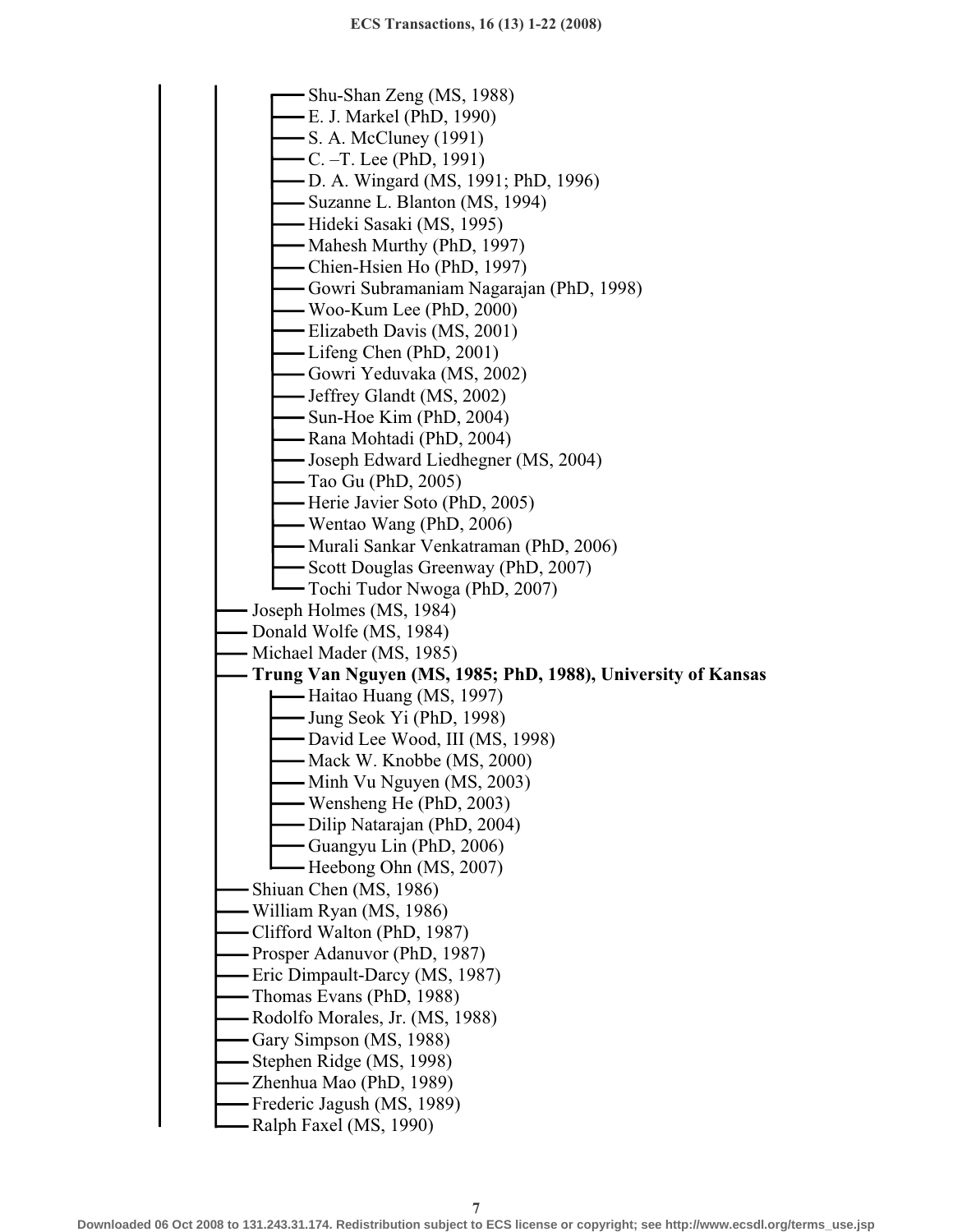Teshome Hailu (MS, 1990) Taewhan Yeu (PhD, 1990) Rahul Bindlish (MS, 1991) Donald A. Curtis (MS, 1991) - Ken-Ming Yin (PhD, 1991) Bhasker Dave (PhD, 1991) **Eric E. Kalu (PhD, 1991), Florida State University**  Aruna Kuruganti (PhD, 1998) Renate Itoe (PhD, 1999) Dibyendu De (PhD, 1999) H.-H. Chen (MS, 2005) Oscar Mendoza (PhD, 1991) Deyuan Fan (PhD, 1991) Michael Kimble (PhD, 1991) Junbom Kim (PhD, 1992) Jenn-Feng Yan (PhD, 1992) Steven Lee (MS, 1992) Gurmeet Singh (MS, 1992) Makoto Kawanami (MS, 1992) Snezana Popova (MS, 1992) Mohammed A. Alwohaibi (MS, 1992) **Gautam Pillay (PhD, 1992), Rowan University**  Guanghong Zheng (PhD, 1994) - Pauline De Vidts (PhD, 1995) Rick Prieto (PhD, 1996) Surya Pakalapati (MS, 1992; PhD, 1996) Darryl Coleman (MS, 1994; PhD, 1996) Haraldo Duarte (PhD, 1996) Dawn See (PhD, 1998) Murali Ramasubramanian (PhD, 1998) Pranatharthi Haran Balasubramanian (PhD, 1998) - Bradley Johnson (PhD, 1998) - Dong Zhang (PhD, 1999) Pankaj Arora (PhD, 1999) Shannon Baxter (PhD, 1999) Ping Yu (PhD, 1999) Bin Wu (PhD, 2000) **Gerardine Botte (PhD, 2000), Ohio University**  -Matt Cooper (MS, 2005) Nilesh Sathe (MS, 2006) Egilda Purusha Bonnin (MS, 2006) Mahesh Biradar (MS, 2007)  $-Xin$  Jin (PhD, 2008) Anand Durairajan (PhD, 2001) **Venkat Subramanian (PhD, 2001), Tennessee Tech. University**  Deepak Tapriyal (MS, 2004) Vamsi K. Maddirala (MS, 2004) Vinten D. Diwakar (MS, 2005) Kartik Potukuchi (MS, 2006)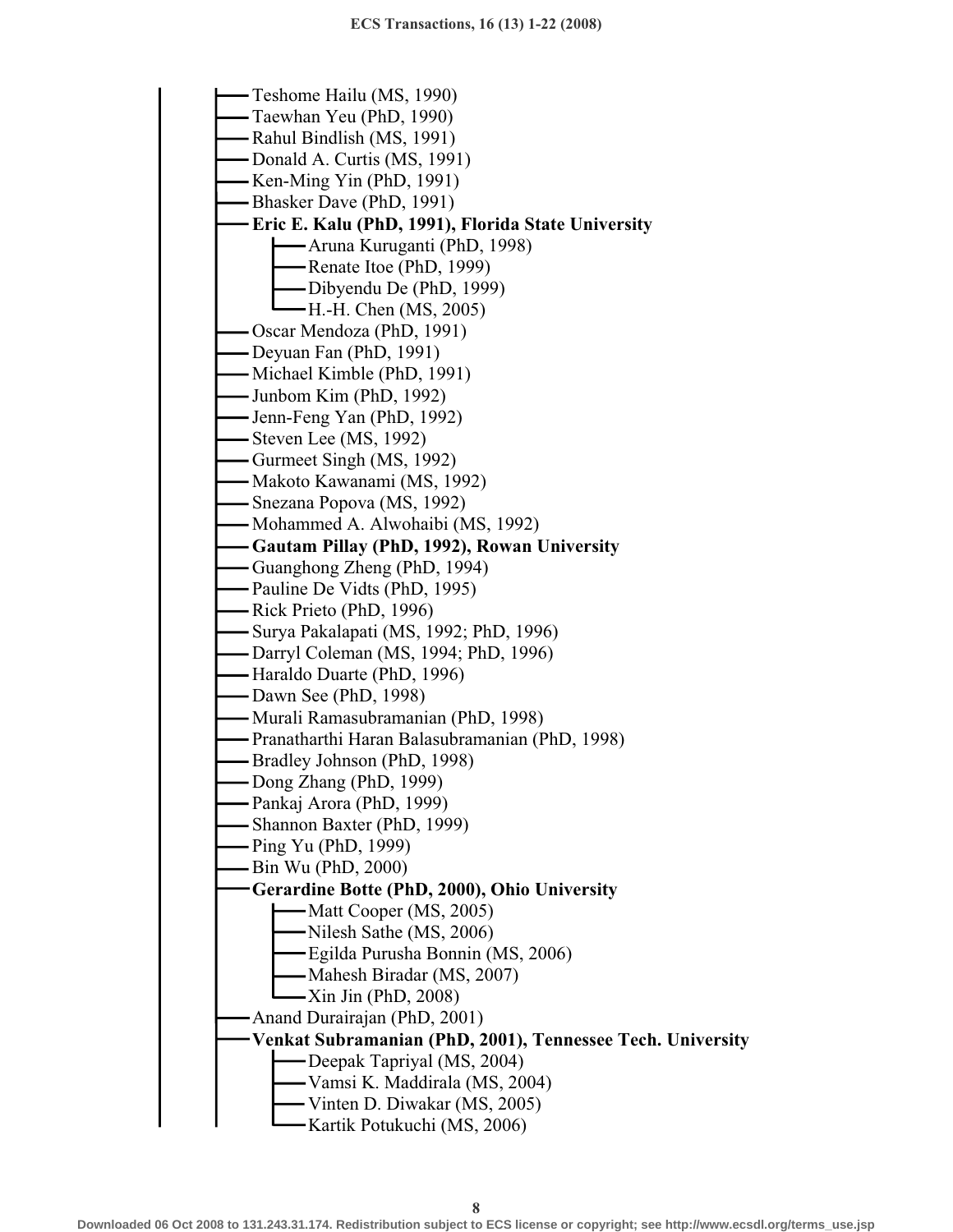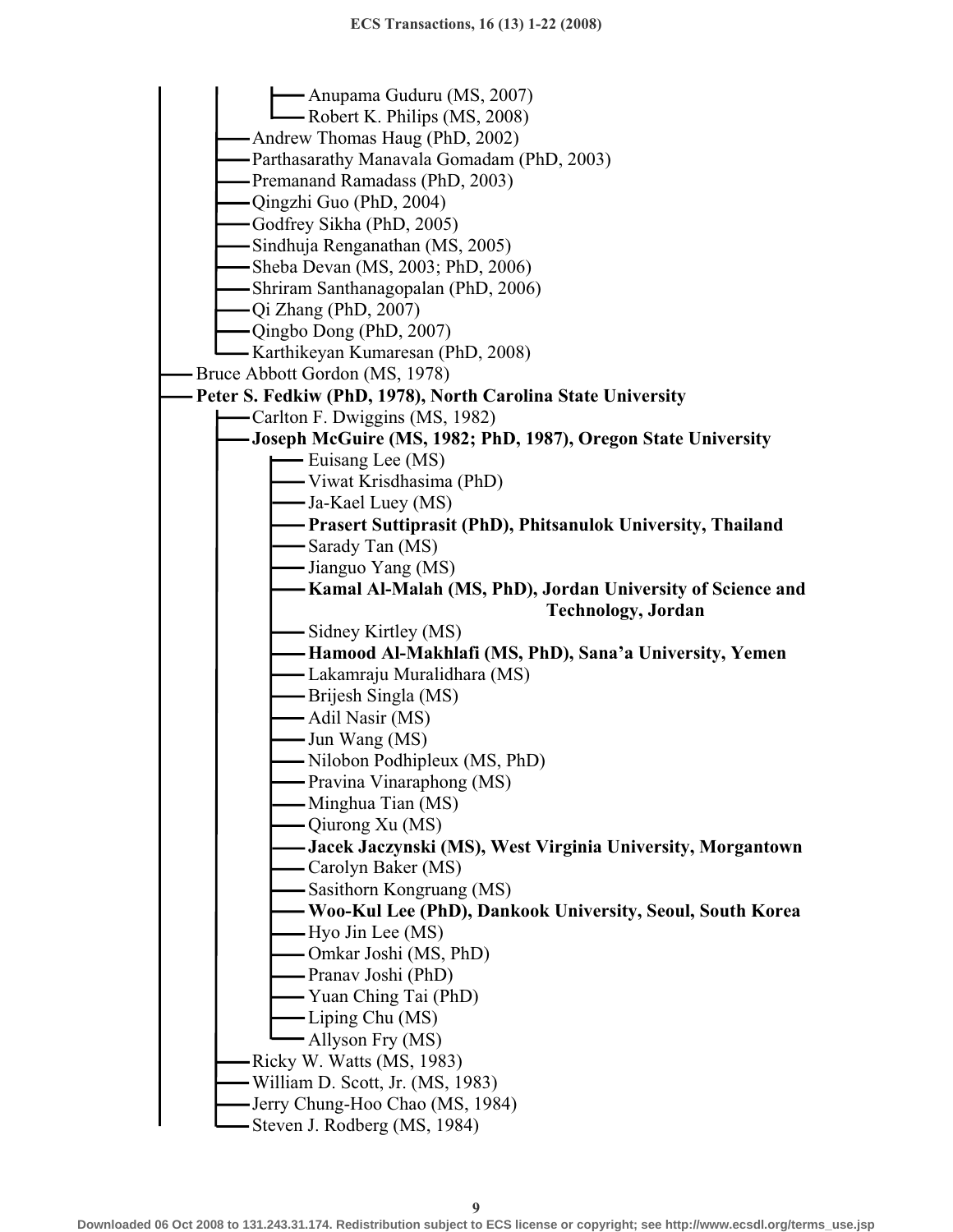J. Lewis Ayres (PhD, 1986) Christian L. Traynelis (MS, 1987) - Daniel R. Brouns (MS, 1987) James Michael Potente (PhD, 1988) Andrew S. Viner (MS, 1988) Timothy Richard Nolan (PhD, 1989) Wei-Hwa Her (PhD, 1990) John Cooke Smeltzer (PhD, 1990) **John Walter Weidner (PhD, 1991), University of South Carolina**  -Sathya Motupally (MS, 1994; PhD, 1998) Suzanne L. Keller (MS, 1994) Shannon Baxter (MS, 1995) Mukul Jain (PhD, 1998) Kamal Jha (PhD, 1998) Anand Srikumar (MS, 1998) - Venkat Srinivasan (PhD, 2000)<sup>3</sup> Andrew Thomas Haug (PhD, 2002) Charles E. Holland (MS, 2003) Parthasarathy Manavala Gomadam (PhD, 2003) Balasubramanian Lakshmanan (PhD, 2003) **Inas Al-Nashef (PhD, 2004), King Saud University**  Vasudevan Suryanarayanan (MS, 2005) Lingyun Liu (PhD, 2006) Vijay Anand Sethuraman (PhD, 2006) Premkumar Sivasubramanian (MS, 2007) Brenda Lee Garcia-Diáz (PhD, 2007) Shing-Ru Wang (PhD, 1991) Raymond Liu (PhD, 1992) Rakesh Bakshi (PhD, 1992) Kenneth Joseph Walsh (PhD, 1994) Jay Raghavan (MChE, 1992) Sanjay Sharma (MS, 1994) Elaine Ann Cohen Hubal (PhD, 1996) Michael Tyler Hicks (PhD, 1997) Joseph Miller (MS, 1996) - Karine Nouel (MS, 1996) David Andrew Dudek (PhD, 1998) Christine Lizzul Rinne (PhD, 1999) Greg Clayson (MChE, 2001) H. Jeremy Walls (PhD, 2001) Michael William Riley (PhD, 2002) Hua Deng (MS, 2002) Ruchi Gupta Singhal (MS, 2003) **Khaled Mohamed Saber Abdel-Hamid Youssef (PhD, 2003), NCSU**  Jeffrey Alan Yerian (PhD, 2003) Jian Zhou (PhD, 2003) **Fadhel Abbas Azeez (MS, 2005; PhD, 2008), Kuwait University**  Rameshwar Yadav (PhD, 2008) Thomas Friedrich Wilhelm Foerster (MS, 1979)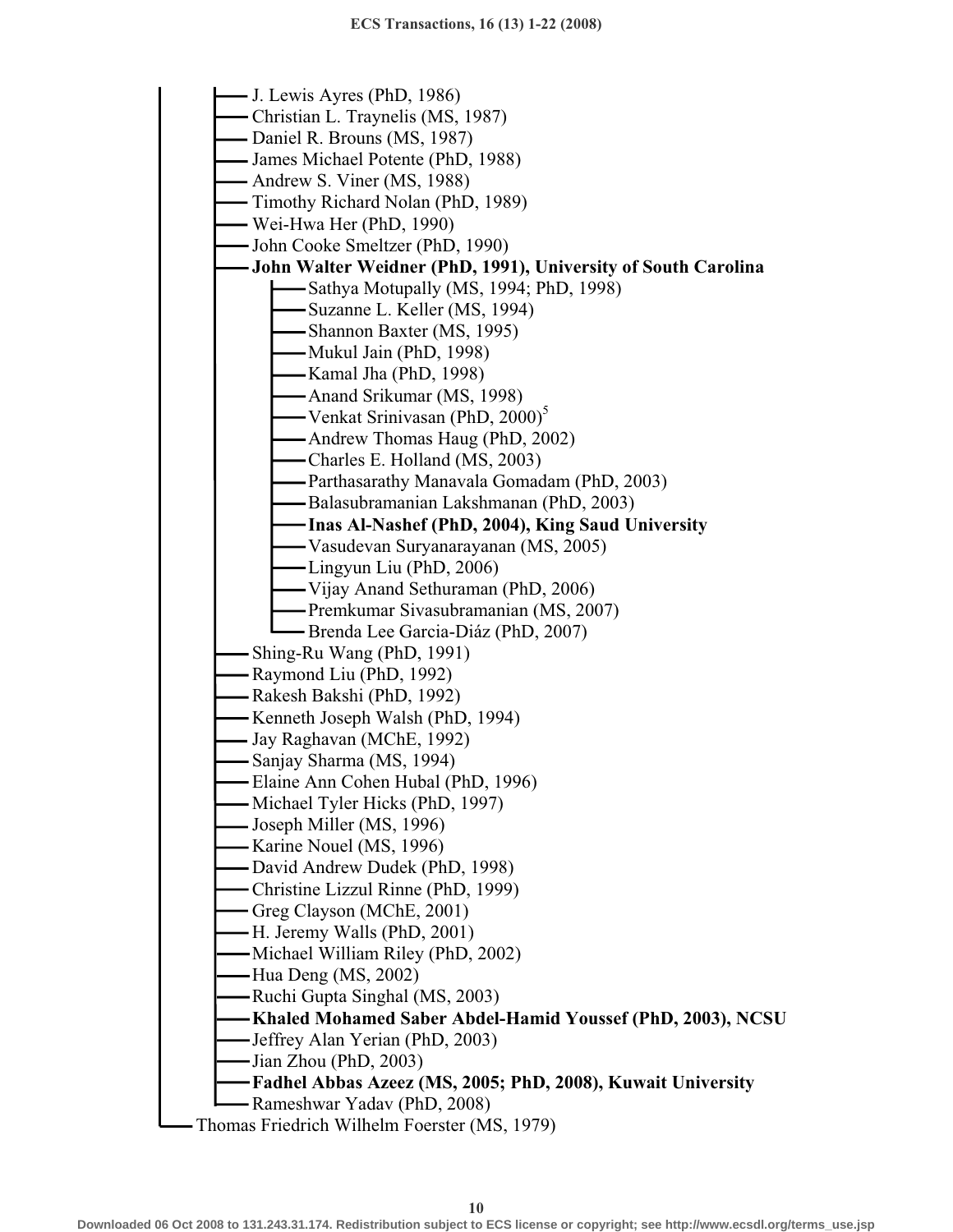**James Arthur Trainham, III (PhD, 1979), National Academy of Engineering Richard Pollard (PhD, 1979), University of Houston**  H. Guerner (MS, 1982) M. Sridharan (MS, 1984) P. Lee (MS, 1984) R. L. Abber (MS, 1984) K.-C. Tsaur (PhD, 1984) H. E. Rebenne (PhD, 1987) T. Comte (MS, 1987) M. Tirtowidjojo (PhD, 1988) R. Arora (PhD, 1990) R. Koemtzopoulos (PhD, 1994) Y.-F. Wang (PhD, 1994) Z. Zhang (PhD, 1994) R. Haswani (MS, 1995) M. Cloeter (PhD, 1997) M. G. D'Oliveira (MS, 1998) E. C. Darcy (PhD, 1998) Clarence Garlan Law, Jr. (PhD, 1980) Peter Eugene Pierini (PhD, 1981) Ellen Marie Pawlikowski (PhD, 1981) **Mark Edward Orazem (PhD, 1983), University of Florida**  Michael G. Miller (MS, 1985) Brian K. Faillon (MS, 1985) C. Gan (MS, 1986) Gregory S. Hickey (MS, 1986) Lucinda A. Joyce (MS, 1986) - Muhammad Kazeminy (MS, 1986) Jose Matthew Rodriguez Esteban (MS, 1988; PhD, 1991) - Mark M. Lowry (MS, 1988) Frank L. Smolko (MS, 1988) Abhay B. Bulsari (PhD, 1988) David Bivings Bonham (PhD, 1988) Oliver C. Moghissi (MS, 1989) Andrew Norbert Jansen (MS, 1989; PhD, 1992) Conrad B. Diem (PhD, 1990) Paul Thomas Wojcik (MS, 1992; PhD, 1997) Oliver Claudius Moghissi (PhD, 1993) Pankaj Agarwal (PhD, 1994) - Steven L. Carson (MS, 1995; PhD, 1999) Juleh Minoo (MS, 1995) Madhav Durbha (PhD, 1998) Steven Philbrick (MS, 1998) Kenneth Jeffers (MS, 1999) Douglas Riemer (PhD, 2000) - Michael Anthony Membrino (PhD, 2002) Nelliann Perez-Garcia (MS, 2003; PhD, 2006) Chenchen Qiu (PhD, 2003) Kerry N. Allahar (PhD, 2003)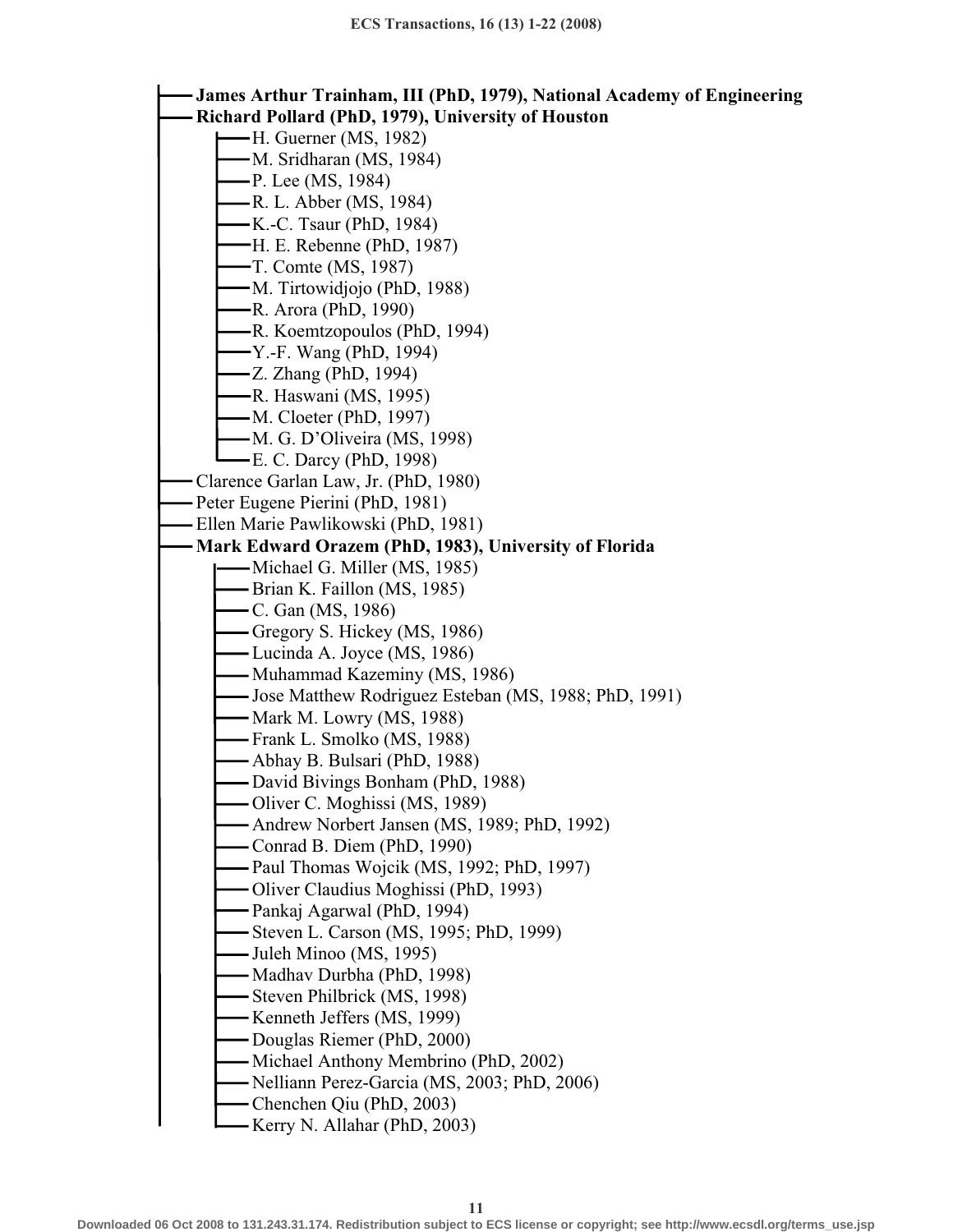Pavan Kumar Shukla (PhD, 2004) James Patrick McKinney (MS, 2006) Vicky Mei-Wen Huang (PhD, 2007) Gary George Trost (PhD, 1983) Timothy Kent Risch (MS, 1983) Alan Kent Hauser (MS, 1984; PhD, 1989) Philip Paul Russell (PhD, 1984) **Michael John Matlosz (PhD, 1985), INPL-ENSIC, Nancy-Université**  - Susan Dale Thompson (PhD, 1985) Dawn Marie Bernardi (PhD, 1986) Victoria Ann Edwards (PhD, 1986) Suresh Chand Jain (PhD, 1987) Chrystalla C. Haili (MS, 1987) Gregg M. Sisler (MS, 1987) Andrew A. Mason (MS, 1988) **Alan C. West (PhD, 1989), Columbia University**  Benoit DeBecker (PhD, 1995) Roberto Vidal (PhD, 1995) Taekhoon Kim (PhD, 1996) J. Deliang Yang, (PhD, 1997) Chin-Chang Cheng (PhD, 1998) Brett C. Baker (PhD, 1998) James J. Kelly (PhD, 1998) **Scott A. Calabrese Barton (PhD, 1999), Michigan State University**  Bing Zhu (MS, 2003) Yuhao Sun (PhD, 2006) Nicolas Hudak (PhD, 2007) Joshua Gallaway (PhD, 2007) Radek Chalupa (PhD, 2001) Premratn Taephaisitphongse (PhD, 2002) Zhongliang Tang (PhD, 2003) Jong-Min Lee (PhD, 2003)  $-Min$  Zheng (PhD, 2005) - Mark Willey (PhD, 2007) **Robert G. Bozic (PhD, 2008), US Military Academy**  Jennifer L. Wade (PhD, 2008) Paul Mark Shain (PhD, 1990) Anthony Joseph Grabowski (MS, 1990) Mei-Hui Wang (MS, 1992) **Thomas F. Fuller (PhD, 1992), Georgia Institute of Technology**  Wu Bi (PhD, 2008)  **Bavanethan Pillay (MS, 1992; PhD, 1996), University of Natal**  Vincent S. Battaglia (PhD, 1993) - Douglas John Eames (MS, 1994) Benjamin Mark Rush (MS, 1994) Carolyn Renee Pals (MS, 1994) C. Marc Doyle (PhD, 1995) Blaine Kermit Paxton (MS, 1995) Chung-Pong Lau (MS, 1996)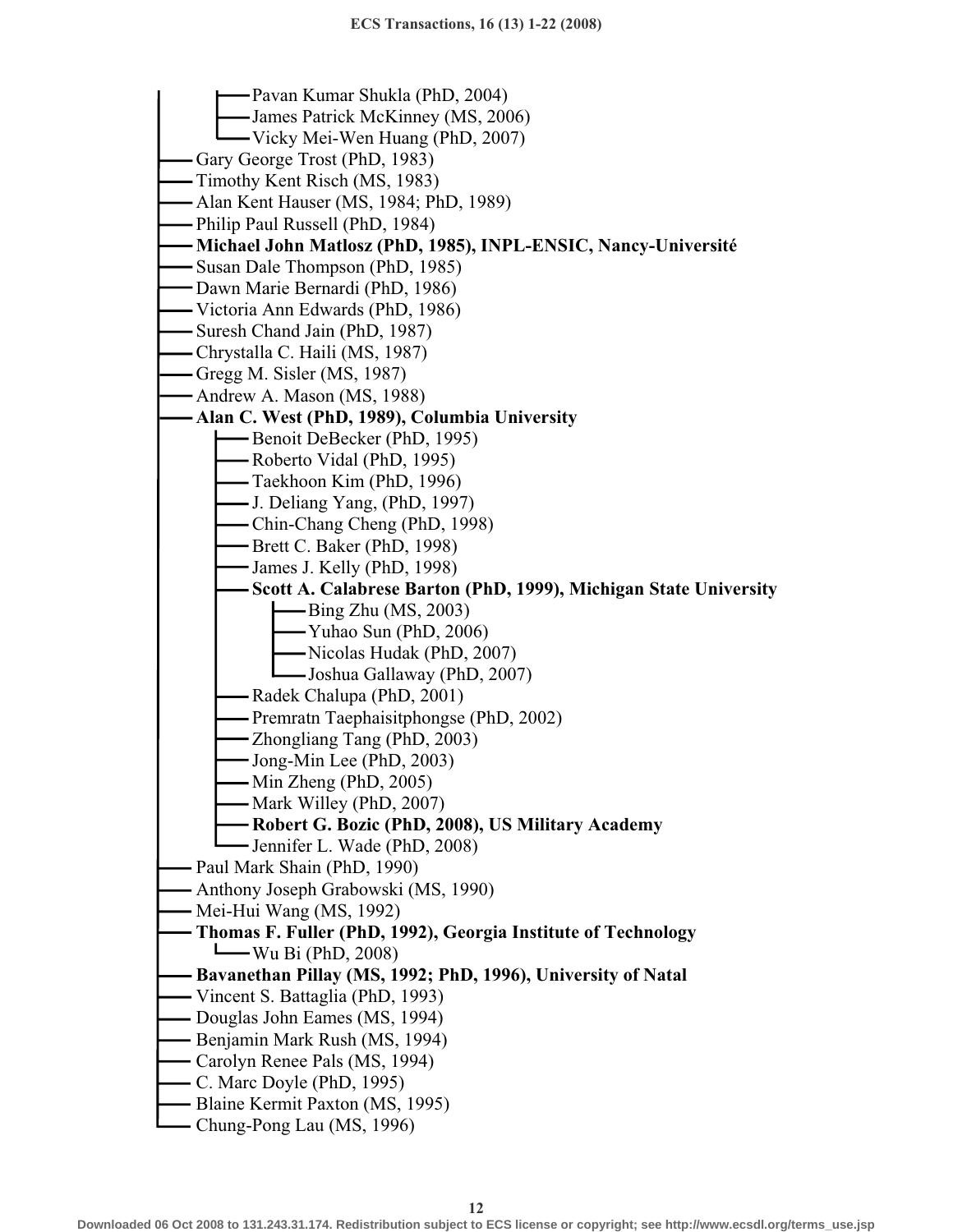- Gerhard Walter Matzen (PhD, 1997)
- Elizabeth Nicole Swayne (MS, 1997)
- Kathryn Podolske Ta (PhD, 1997)
- Craig Michael Gates (MS, 1997)
- Edward K. Yeh (MS, 1998)
- **Jeremy Patrick Meyers (PhD, 1998), University of Texas-Austin**
- Robert Mason Darling (PhD, 1998)
- Christian Georg Fellner (MS, 1998)
- Darryl Wayne Dunn (MS, 1999)
- Divesh Bhatt (MS, 2000; PhD, 2004)
- Robert Donald Villwock (PhD, 2000)
- Javit Ahmed Drake (PhD, 2000)
- Christian Bogatu (BS, 2000)
- Hooman Hafezi (PhD, 2002)
- Karen Elizabeth Thomas (PhD, 2002)
- **Heather Darya Yaros (PhD, 2002), Skyline College San Bruno**
- **Dean Richard Wheeler (PhD, 2002), Brigham Young University** 
	- Clint Guymon (PhD, 2006)
	- David Stephenson (MS, 2008)
- **Charles Monroe (PhD, 2004), University of Michigan**
- Adam Zev Weber (PhD, 2004)
- Jake Christensen (PhD, 2005)
- Sarah Stewart (PhD, 2007)
- Jeremy Couts (MS, 2007)
- Ryan Balliet (MS, 2007)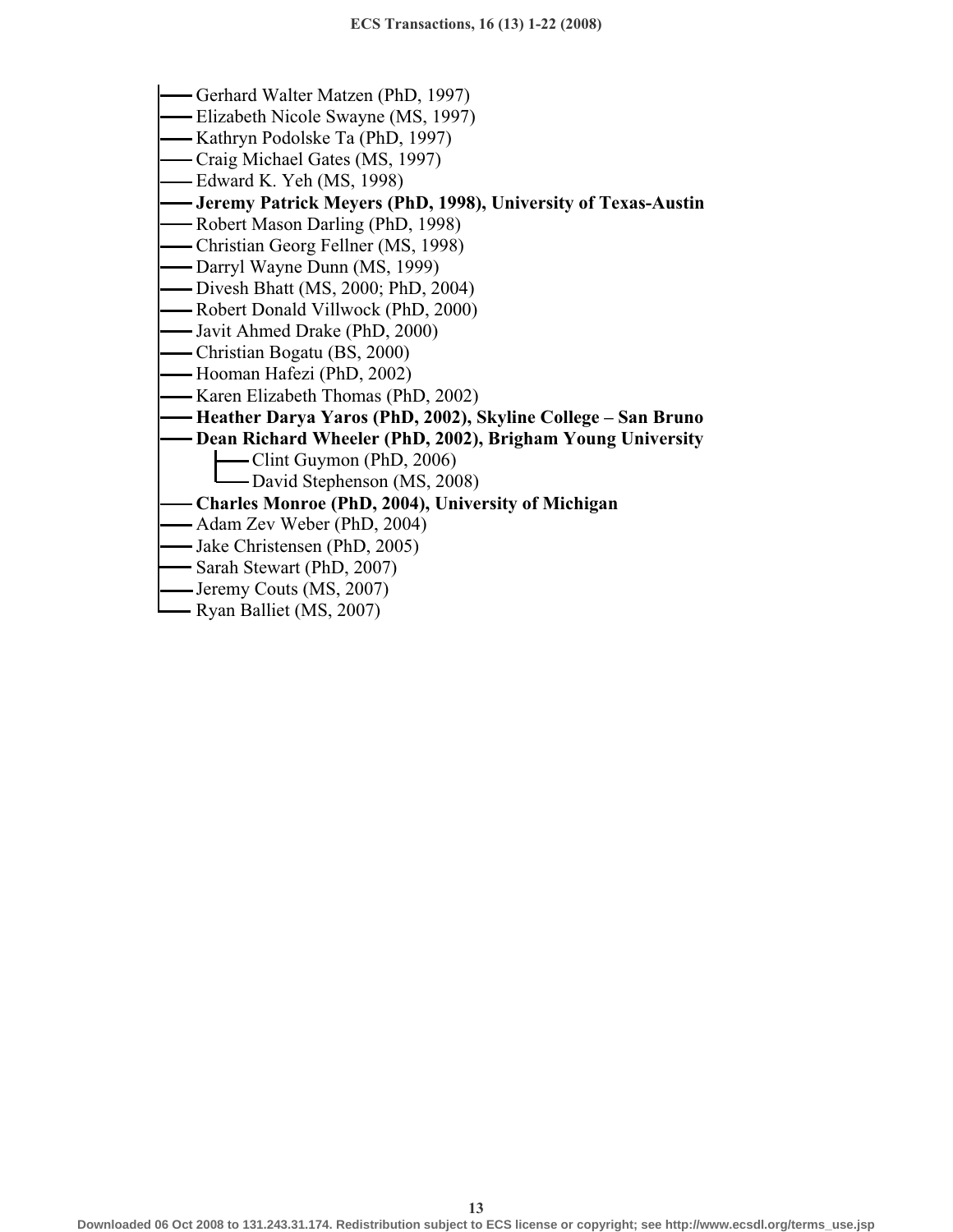| #              | Author                 | Thesis/Dissertation                                                                 | <b>Current Address</b>                 |
|----------------|------------------------|-------------------------------------------------------------------------------------|----------------------------------------|
|                | Thomas G. Atkins       | Water Tunnel with Moving Walls.                                                     | Founder, Right Seat Software,          |
|                |                        | M. S. Thesis. June, 1965.                                                           | lnc., Golden, CO 80401-1118            |
|                |                        | Mass Transfer and Polarization at a Rotating Disk Electrode.                        | Senior Research Engineer, R&D,         |
| $\mathbf{C}$   | Limin Hsueh            | M. S. Thesis. January, 1966.<br>Diffusion and Migration in Electrochemical Systems. | TRW Foundation, Fullerton, CA          |
|                |                        |                                                                                     | 92833                                  |
|                |                        | Dissertation. December, 1968.                                                       |                                        |
|                |                        | Numerical Computation of Flow past Obstacles.                                       |                                        |
| 3              |                        | M. S. Thesis. January, 1966.                                                        | Retired from Stauffer Chemical         |
|                | Ping Huei Sih          | Mass Transfer to the Rear of an Object at Low Reynolds Number                       | Company                                |
|                |                        | Flow. Dissertation. May, 1971.                                                      |                                        |
|                |                        | Numerical Calculation for the Steady Laminar Flow past a                            | <sup>a</sup> Research Manager, Dow     |
| 4              | Marvin Edward McDonald | Circular Cylinder. M. S. Thesis. September, 1966.                                   | Chemical Company, Midland,<br>MI 48674 |
|                |                        | A Theoretical Analysis of the Moving Boundary Measurement of                        | Senior Process Engineer, El Paso       |
| 5              | Paul Milios            | Transference Numbers.                                                               |                                        |
|                |                        | M. S. Thesis. September, 1967.                                                      | Natural Gas, El Paso, TX 79978         |
|                |                        |                                                                                     | Retired Professor of Chemical          |
|                |                        |                                                                                     | Engineering, University of             |
| $\circ$        | Thomas W. Chapman      | The Transport Properties of Concentrated Electrolytic Solutions.                    | Wisconsin, Madison, WI 53706           |
|                |                        | Dissertation. November, 1967.                                                       | Program Director, National             |
|                |                        |                                                                                     | Science Foundation, Washington,        |
|                |                        |                                                                                     | $\Xi$                                  |
| $\overline{ }$ |                        | Current Distribution on a Rotating Disk Electrode.                                  |                                        |
|                | Vinay Marathe          | M. S. Thesis. June, 1968                                                            |                                        |
|                |                        |                                                                                     | Professor of Applied                   |
| ∞              | Kemal Nisancioglu      | Diffusion in Concentrated Electrolytic Solutions.<br>M. S. Thesis. January, 1970.   | Electrochemistry, Norwegian            |
|                |                        | Current Distribution and Mass Transfer in Rotating Electrode                        | University of Science and              |

**TABLE I: LIST OF THESES/DISSERTATIONS DIRECTED BY PROFESSOR JOHN NEWMAN AT UC-BERKELEY**  TABLE I: LIST OF THESES/DISSERTATIONS DIRECTED BY PROFESSOR JOHN NEWMAN AT UC-BERKELEY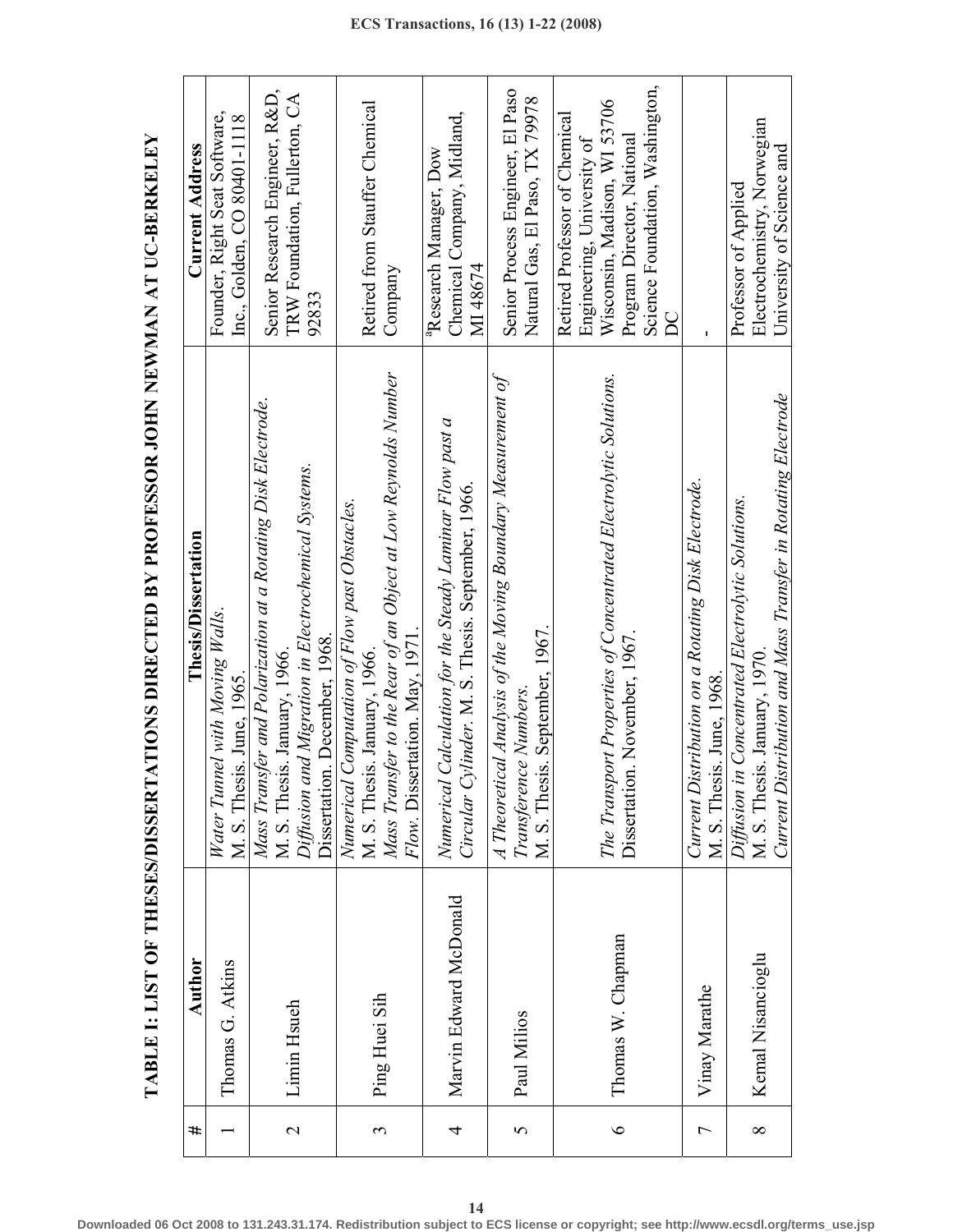|                 |                          | Systems. Dissertation. September, 1973.                        | Technology, Trondheim, Norway     |
|-----------------|--------------------------|----------------------------------------------------------------|-----------------------------------|
| Q               | Kong-Heong Tan           | Moving-Boundary Measurements of Transference Numbers.          | Chairman, Taiwan Water            |
|                 |                          | M. S. Thesis. March, 1970.                                     | Treatment Company, Taiwan         |
|                 |                          |                                                                | Professor and Head, Department    |
| $\overline{10}$ |                          | Corrosion of Iron Rotating Disk.                               | of Chemical Engineering,          |
|                 | Nader Vahdat             | M. S. Thesis. June, 1972.                                      | Tuskegee University, Tuskegee,    |
|                 |                          |                                                                | AL 36088                          |
|                 |                          | Mass Transfer Coefficient in Packed Beds at Low Reynolds       | Manager, Process Applications,    |
|                 | Harry Hung-Kwan Yip      | Numbers. M. S. Thesis. June, 1973.                             | General Atomics Company, San      |
|                 |                          |                                                                | Diego, CA 92138                   |
|                 |                          |                                                                | Analyst/Chemical Engineer,        |
| $\overline{c}$  | Robert Victor Homsy      | Mass Transfer to a Plane below a Rotating Disk.                | Lawrence Livermore National       |
|                 |                          | Dissertation. March, 1974.                                     | Laboratory, Livermore, CA         |
|                 |                          |                                                                | 94550                             |
|                 |                          | Thermodynamics of Aqueous Solutions Containing One or More     | Senior Manager, PSG Engineer      |
|                 |                          | Volatile Weak Electrolytes. M. S. Thesis. June, 1974           |                                   |
| 13              | Thomas James Edwards     | Vapor-Liquid Equilibria in Multicomponent Aqueous Solutions of | Technology, Air Products and      |
|                 |                          | Volatile Electrolytes. Dissertation. October, 1977.            | Chemicals, Allentown, PA 18105    |
|                 |                          |                                                                | Consulting Engineer, Process      |
|                 |                          | Mass Transfer in Rotating Electrode Systems.                   | Engineering, Idaho National       |
| $\overline{4}$  | Charles Milton Mohr, Jr. | Dissertation. October, 1975.                                   | Engineer Laboratory, Idaho Falls, |
|                 |                          |                                                                | ID 83415                          |
| 15              |                          | Primary Resistances for Ring-Disk Electrodes.                  | Construction Manager, Chevron,    |
|                 | Joseph John Miksis, Jr   | M. S. Thesis. November, 1975.                                  | Inc., Surrey, United Kingdom      |
|                 |                          |                                                                | Professor of Chemical             |
|                 |                          |                                                                | Technology, Delft University of   |
| $\overline{16}$ | Peter Willem Appel       | Electrochemical Systems: Impedance of a Rotating Disk and Mass | Technology, Delft, The            |
|                 |                          | Packed Beds. Dissertation. May, 1976.<br>Transfer in           | Netherlands                       |
|                 |                          |                                                                | Section Head, Unilever Research,  |
|                 |                          |                                                                | Rotterdam, The Netherlands        |

**15**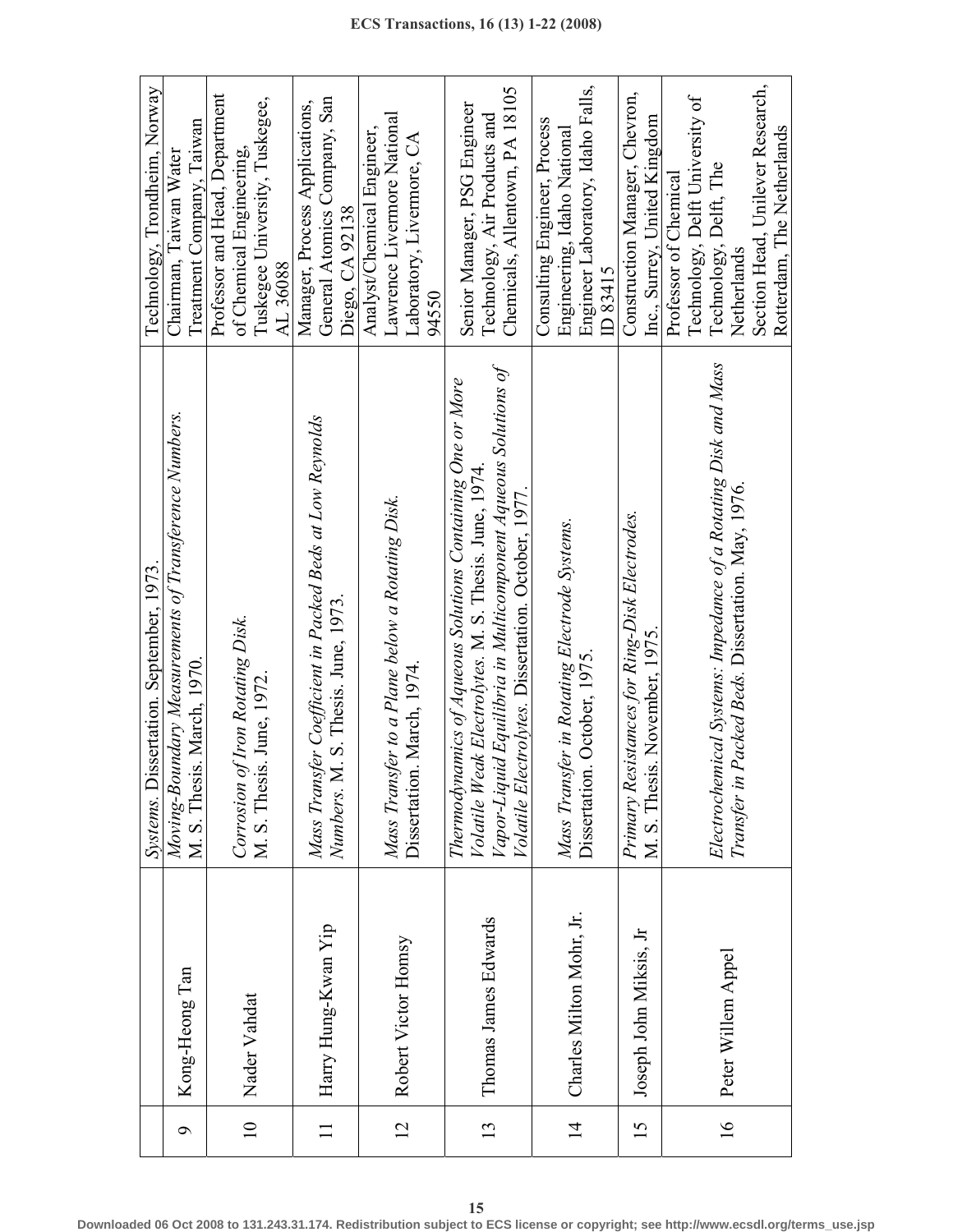| 17              | Ralph Edward White                   | Simultaneous Reactions on a Rotating-Disk Electrode.<br>Dissertation. March, 1977.                                         | Engineering, University of South<br>Carolina, Columbia, SC 29208<br>Professor of Chemical      |
|-----------------|--------------------------------------|----------------------------------------------------------------------------------------------------------------------------|------------------------------------------------------------------------------------------------|
| $\overline{18}$ | <b>Bruce Abbot Gordon</b>            | Corrosion of Iron-Base Alloys by Coal Charat 871° and 982°C.<br>M. S. Thesis. April, 1978.                                 | Associates Inc., Metairie, LA<br><sup>b</sup> Staff Engineer, Project<br>70002                 |
| $\overline{19}$ | Peter S. Fedkiw                      | Mass Transfer Controlled Reactions in Packed Bedsat Low<br>Reynolds Numbers. Dissertation. December, 1978.                 | State University, Raleigh, NC<br>Engineering, North Carolina<br>Professor of Chemical<br>27695 |
| $\overline{c}$  | Thomas Friedrich Wilhelm<br>Foerster | The Effect of Coal Char on the Corrosion of 304 SS.<br>M. S. Thesis. June, 1979.                                           | Euro-Log USA                                                                                   |
| $\overline{21}$ | James Arthur Trainham III            | Flow-Through Porous Electrodes.<br>Dissertation. August, 1979.                                                             | Technology, PPG Industries,<br>Vice President – Science $\&$<br>Pittsburgh, PA 15272           |
| 22              | Richard Pollard                      | Mathematical Modeling of the Lithium-Aluminum, Iron Sulfide<br>Battery. Dissertation. December, 1979                       | Shell Oil Company, Houston, TX                                                                 |
| 23              | Clarence Garlan Law, Jr.             | Corrosion of Iron. Dissertation. November, 1980.                                                                           | DuPont Inc., Newark, DE                                                                        |
| $\overline{24}$ | Peter Eugene Pierini                 | A Study of Ring and Ring-Disk Electrodes.<br>Dissertation. May, 1981.                                                      | The Dow Chemical Company,<br>Walnut Creek, CA 94598                                            |
| 25              | Ellen Marie Pawlikowski              | Vapor-Liquid Equilibria for Volatile, Weak Electrolytes in<br>Aqueous Solutions. Dissertation. November, 1981              | Brigadier General and Director,<br>US Air Force, Chantilly, $VA$<br>20151                      |
| $\delta$        | Mark Edward Orazem                   | Mathematical Modeling and Optimization of Liquid-Junction<br>Photovoltaic Cells. Dissertation. June, 1983                  | Florida, Gainesville, FL 32611<br>Engineering, University of<br>Professor of Chemical          |
| 27              | Gary George Trost                    | Applications of Porous Electrodes to Metal-Ion Removal and the<br>Design of Battery Systems. Dissertation. September, 1983 | Corporation, Menlo Park, CA<br>Research Engineer, Raychem<br>94025                             |
| 28              | Timothy Kent Risch                   | The Transport Properties of Sodium Poly- sulfide Melts and a                                                               | Senior Member, Technical Staff,                                                                |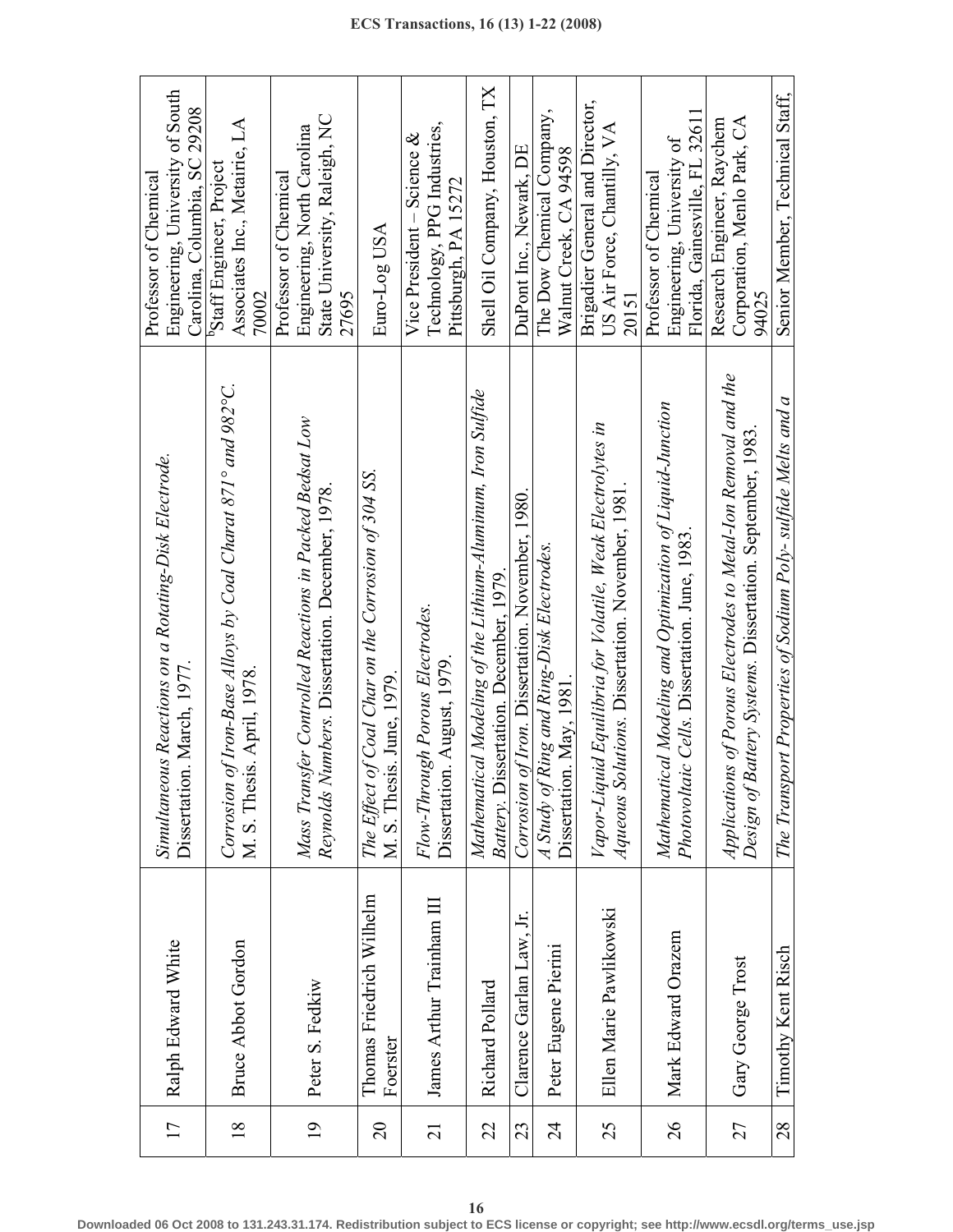|                 |                      | Electrodes at the Limiting Current. M. S. Thesis. December, 1983<br>Theoretical Comparison of Flow-Through and Flow-By Porous                                                                                              | Mountain View, CA 94043<br>Aerotherm Corporation,                                                                  |
|-----------------|----------------------|----------------------------------------------------------------------------------------------------------------------------------------------------------------------------------------------------------------------------|--------------------------------------------------------------------------------------------------------------------|
| 29              | Alan Kent Hauser     | The Corrosion of a Zinc Rotating Disk in One Molar Hydrochloric<br>Steady-State and Impedance Analyses of Electrochemical Kinetics<br>Transfer. Dissertation. April, 1989.<br>Acid. M. S. Thesis. April, 1984.<br>and Mass | Motorola Inc., Deerfield, IL                                                                                       |
| 30              | Philip Paul Russell  | of Iron: The Active-Passive Transition and Sustained<br>Electrochemical Oscillations. Dissertation. February, 1984.<br>Corrosion                                                                                           | Application, Weyerhaeuser<br>Company, Federal Way,<br>Director, Technology<br>Washington, 98001                    |
| $\overline{31}$ | Michael John Matlosz | Experimental Methods and Software Tools for the Analysis of<br>Electrochemical Systems. Dissertation. March, 1985.                                                                                                         | Professor and Director, ENSIC-<br>Chimiques de Nancy, France<br>Supérieure des Industries<br>INPL, Ecole Nationale |
| 32              | Susan Dale Thompson  | Mass Transport in Sodium Polysulfide Melts.<br>M. S. Thesis. September, 1985.                                                                                                                                              | Project Leader, Dow Chemical<br>Company, San Jose, CA-                                                             |
| 33              | Dawn Marie Bernardi  | Mathematical Modeling of Lithium (alloy), Iron Sulfide Cells and<br>the Electrochemical Precipitation of Nickel Hydroxide.<br>Dissertation. February, 1986.                                                                | Ford Motor Company, Lansing,<br>MI 48933                                                                           |
| 34              | Victoria Ann Edwards | Thin-Gap Channel Flow Cells.<br>Dissertation. July, 1986.<br>Design of                                                                                                                                                     | Corning Inc. Foundation-                                                                                           |
| 35              | Suresh Chand Jain    | Kinetics of Sphalerite Activation. Dissertation. April, 1987.                                                                                                                                                              | $\blacksquare$                                                                                                     |
| 36              | Chrystalla C. Haili  | The Corrosion of Iron Rotating Hemispheres in 1 M Sulfuric Acid:<br>An Electrochemical Impedance Study.<br>M. S. Thesis. June, 1987.                                                                                       | J.                                                                                                                 |
| 37              | Gregg M. Sisler      | Adsorption of Dilute-Aqueous Zinc Ions in the Electrical Double<br>Layer of a Porous-Carbon Electrode.<br>M. S. Thesis. December, 1987.                                                                                    | -Process Engineer, E. I. DuPont<br>Nemours & Company, Newark,<br>Ë                                                 |
| 38              | Andrew A. Mason      | and Optimization of Li-Alloy/Metal-Sulfide Molten Salt<br>M. S. Thesis. September, 1988.<br>Modeling<br><b>Batteries.</b>                                                                                                  | Process Control Engineer,<br>Setpoint Incorporated                                                                 |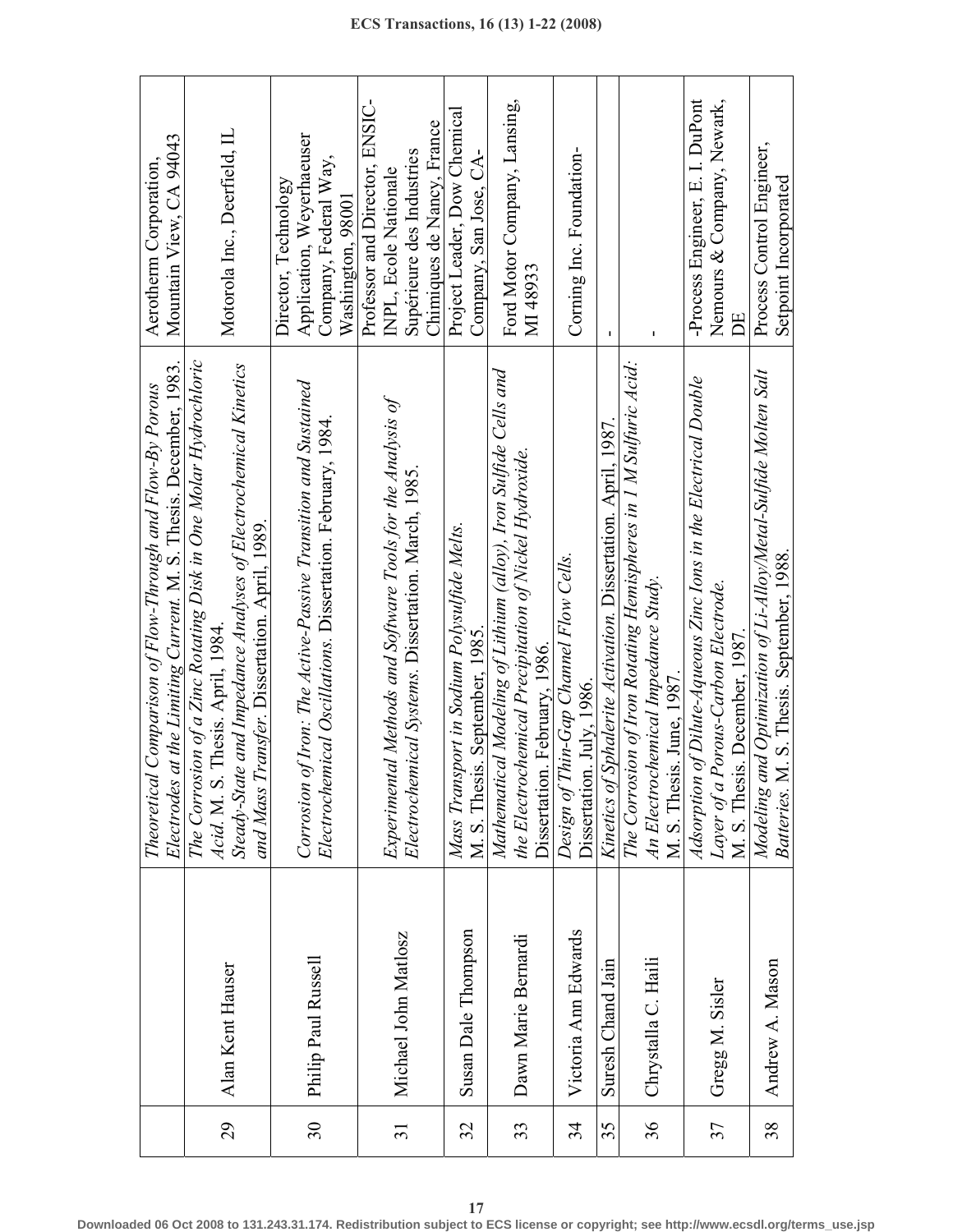| 39              | Alan C. West             | Effects of Non-uniform Potential and Current Distributions in<br>Electrochemical Systems. Dissertation. December, 1989.                                                                               | Professor and Chair of Chemical<br>University, New York, NY<br>Engineering, Columbia<br>10027 |
|-----------------|--------------------------|-------------------------------------------------------------------------------------------------------------------------------------------------------------------------------------------------------|-----------------------------------------------------------------------------------------------|
| $\overline{40}$ | Paul Mark Shain          | Cyclic Voltammetry at a Rotating Disk, Electroreduction of Nitrate<br>in Acidic Nickel Solutions, and Frequency-Response Analysis of<br>Porous Electrodes. Dissertation. June, 1990.                  | Chevron Energy Technology<br>Senior Process Engineer,<br>Company, TX-                         |
| $\frac{1}{4}$   | Anthony Joseph Grabowski | Current and Potential Distributions on a Cylinder Electrode.<br>M. S. Thesis. July, 1990.                                                                                                             | Devices Inc., Sunnyvale, CA<br>Engineer, Advanced Micro<br>94088                              |
| 42              | Mei-Hui Wang             | The Electrical Conductivity of Sodium Polysulfide Melts.<br>M. S. Thesis. June, 1992.                                                                                                                 |                                                                                               |
| 43              | Thomas F. Fuller         | Solid-polymer-electrolyte Fuel Cells.<br>Dissertation. July, 1992                                                                                                                                     | Engineering, Georgia Institute of<br>Technology, Atlanta, GA 30332<br>Professor of Chemical   |
| $\frac{4}{3}$   | Bavanethan Pillay        | Design of Electrochemical Capacitors for Energy Storage.<br>Transformation. M. S. Thesis. August, 1992. LBL-32728.<br>Development and Application of the Quasi-potential<br>Dissertation, July, 1996. | Johannesburg 2196, South Africa<br>Sastech R&D, Sasol Limited,                                |
| 45              | Vincent S. Battaglia     | Current-Potential Characteristics of Electrochemical Systems.<br>Dissertation. July, 1993                                                                                                             | Berkeley National Laboratory,<br>Program Manager, Lawrence<br>Berkeley, CA 94720              |
| 46              | Douglas John Eames       | Production of Chlorine from Anhydrous Hydrogen Chloride in a<br>Solid-Polymer Electrolyte Cell. M. S. Thesis. January, 1994                                                                           | Director, Tokyo Cyber Clinic,<br>Japan                                                        |
| 47              | Benjamin Mark Rush       | Potentiostatic Current Oscillations in the Iron/Sulfuric Acid<br>System. M. S. Thesis, May, 1994.                                                                                                     | Therasense, Abbot Diabetes Care<br>Inc., Alameda, CA 94502                                    |
| 48              | Carolyn Renee Pals       | Thermal Modeling of the Lithium/Polymer Battery.<br>M. S. Thesis, September, 1994                                                                                                                     | Development Engineer, Urosurge<br>Inc., 2660 Crosspark Road,<br>Coralville, IA 52241          |
| $\frac{49}{5}$  | C. Marc Doyle            | Design and Simulation of Lithium Rechargeable Batteries.                                                                                                                                              | Asia Pacific Regional Director,                                                               |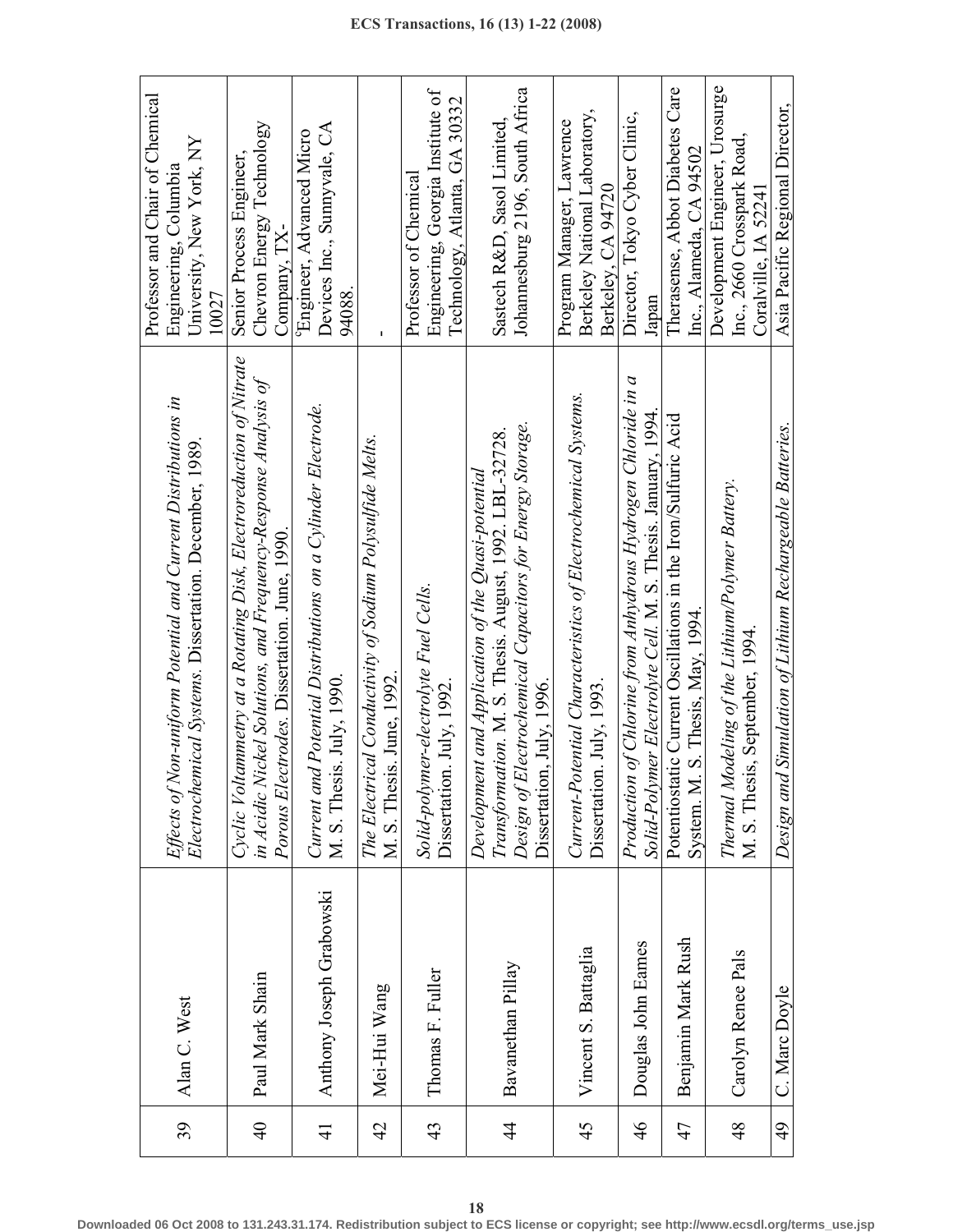|    |                         | Dissertation, August, 1995.                                                                                                                        | DuPont Microcircuit Materials,                                                                           |
|----|-------------------------|----------------------------------------------------------------------------------------------------------------------------------------------------|----------------------------------------------------------------------------------------------------------|
|    |                         |                                                                                                                                                    | Research Triangle Park, NC                                                                               |
|    |                         |                                                                                                                                                    | 27709                                                                                                    |
| 50 | Blaine Kermit Paxton    | Mathematical Modeling of the Nickel/Metal Hydride Battery<br>System. M. S. Thesis, September, 1995.                                                | MBA Polymers, Richmond, CA<br>94804                                                                      |
| 51 | Chung-Pong Lau          | Determination of Transference Numbers using the Galvanostatic-<br>Polarization Method. M. S. Thesis, October, 1996.                                | J.                                                                                                       |
| 52 | Gerhard Walter Matzen   | Effect of Microscale Protrusions on Local Fluid Flow and Mass<br>in the Presence of Forced Convection. Dissertation,<br>January, 1997<br>Transport | Software, San Leandro, CA<br>Programmer/Analyst, OSI<br>94577                                            |
| 53 | Elizabeth Nicole Swayne | Simultaneous Measurements of Conductance, Disjoining Pressure,<br>and Thickness for Single Foam Films. M. S. Thesis, February,<br>1997.            | <sup>q</sup> Clorox Technical Center, 7200<br>Johnson Drive, Pleasanton CA<br>94588                      |
| 54 | Kathryn Podolske Ta     | Solid-State Diffusion-Coefficient Measurement and Modeling of<br>Intercalation Materials. Dissertation, May, 1997.                                 | Director, Process Module Group,<br>Applied Materials, Santa Clara,<br>CA 95054                           |
| 55 | Craig Michael Gates     | Equilibrium and Diffusion Measurements of Methanol and Water<br>in a Perfluorosulfonic Acid Membrane.<br>M. S. Thesis, December, 1997.             | Senior Engineer, Hewlett<br>Packard, OR 97330                                                            |
| 56 | Edward K. Yeh           | Equilibrium Configurations of Liquid Droplets on Solid Surfaces<br>under the Influence of Thin-Film Forces.<br>M. S. Thesis, September, 1998.      | (Integration), Numonyx, Santa<br>R&D Process Engineer<br>Clara, CA 95054                                 |
| 57 | Jeremy Patrick Meyers   | and Analysis of the Direct Methanol Fuel Cell.<br>Dissertation, December, 1998.<br>Simulation                                                      | University of Texas, Austin, TX<br>Assistant Professor of Materials<br>Science and Engineering.<br>78712 |
| 58 | Robert Mason Darling    | Lithium Manganese Oxide Spinel Electrodes.<br>Dissertation, December, 1998.                                                                        | Fellow, UTC Power, South<br>Windsor, CT 06074                                                            |
| 59 | Christian Georg Fellner | High-Power Batteries for Use in Hybrid Vehicles.<br>M. S. Thesis, December, 1998                                                                   | Energy Strategies Group, EPA,<br>Washington, DC 20460                                                    |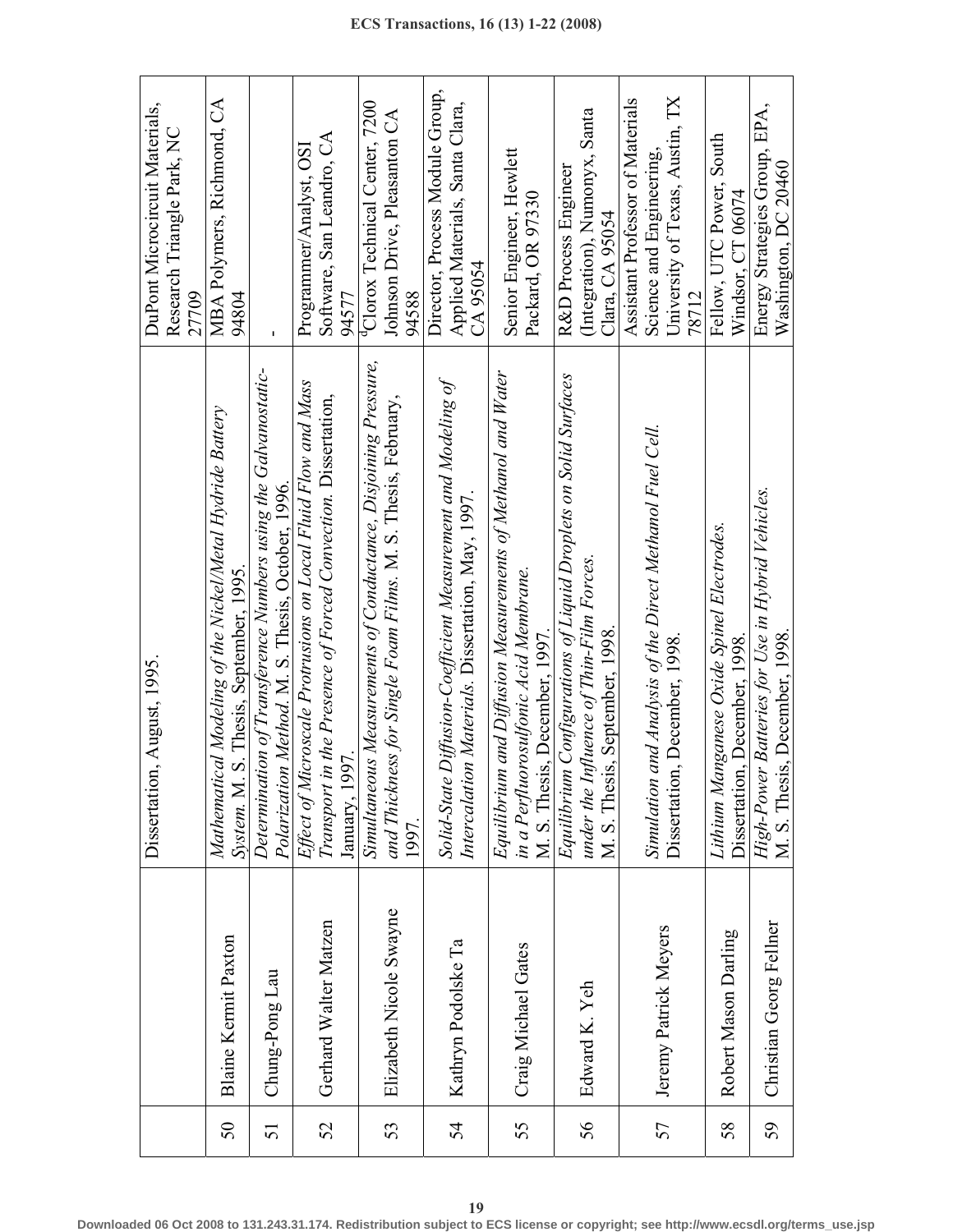| 60              | Darryl Wayne Dunn      | of Supercapacitors. M.S. Thesis, February, 1999.<br>Modeling                                                                                                                                              | Diagnostic, Alameda, CA 94501<br>R&D Finance Manager, Celera                                                      |
|-----------------|------------------------|-----------------------------------------------------------------------------------------------------------------------------------------------------------------------------------------------------------|-------------------------------------------------------------------------------------------------------------------|
| $\overline{61}$ | Divesh Bhatt           | Simulation of Disjoining Pressures. Dissertation, 2004.<br>Influence of Deformation on (Drop-Bubble)-Solid Equilibrium<br>Surface Forces. M. S. Thesis, June, 2000.<br>Molecular                          | University of Pittsburgh Medical<br>School, Pittsburgh, PA 15260<br>Computational Biology,<br>Research Associate, |
| 62              | Robert Donald Villwock | Recovery of Chlorine from Waste Anhydrous Chloride by Means of<br>an Electrochemical Membrane Reactor.<br>Dissertation, August, 2000.                                                                     | Technologies, Lincoln, CA<br>Director of R&D, Mobius<br>95648                                                     |
| 63              | Javit Ahmed Drake      | Flow Reactor: Cell Profiles, Multiple Steady States, and Transient<br>Numerical Simulation of a Simons Gas-Liquid Electrochemical<br>Linear Stability. Dissertation, October, 2000                        | Proctor & Gamble, Needham,<br>MA 02492                                                                            |
| $\mathcal{Z}$   | Christian Bogatu       | Entropy of Lithium Ions in Insertion Electrodes.<br>Studienarbeit, December, 2000.                                                                                                                        | Consultant, McKinsey & Owner,<br>Kirsen Technology Corporation,<br>Berlin, Germany.                               |
| 65              | Hooman Hafezi          | Characterization of Transport Phenomena in Polymer Electrolyte<br>Systems. Dissertation, May, 2002                                                                                                        | Inc., Redwood City, CA 94065<br>Scientist, Proteus Biomedical                                                     |
| 66              | Karen Elizabeth Thomas | Lithium-Ion Batteries: Thermal and Interfacial Phenomena.<br>Dissertation, May, 2002.                                                                                                                     | A123 Systems, Hopkinton, MA<br>01748                                                                              |
| 67              | Heather Darya Yaros    | Evaluation of Derjaguin, Landau, Verwey, and Overbeck (DLVO)<br>Measurements of Surfactant Stabilized Free Foam Films.<br>Theory with Disjoining-Pressure and Film-Conductance<br>Dissertation, May, 2002 | Instructor - Chemistry, Skyline<br>College, San Bruno, CA 94066                                                   |
| 68              | Dean Richard Wheeler   | Molecular Simulation of Diffusion in Electrolytes.<br>Dissertation, December, 2002.                                                                                                                       | Assistant Professor of Chemical<br>Engineering, Brigham Young<br>University, Provo, UT 84602                      |
| 69              | Charles Monroe         | Dendrite Initiation and Growth in Lithium/Polymer Systems.<br>Dissertation, September, 2004                                                                                                               | Michigan, Ann Arbor, MI 48109<br>Assistant Professor of Chemical<br>Engineering, University of                    |
| 70              | Adam Zev Weber         | Water Management in Polymer-Electrolyte Fuel Cells.<br>Modeling                                                                                                                                           | Staff Scientist, Lawrence                                                                                         |

⊤ ٦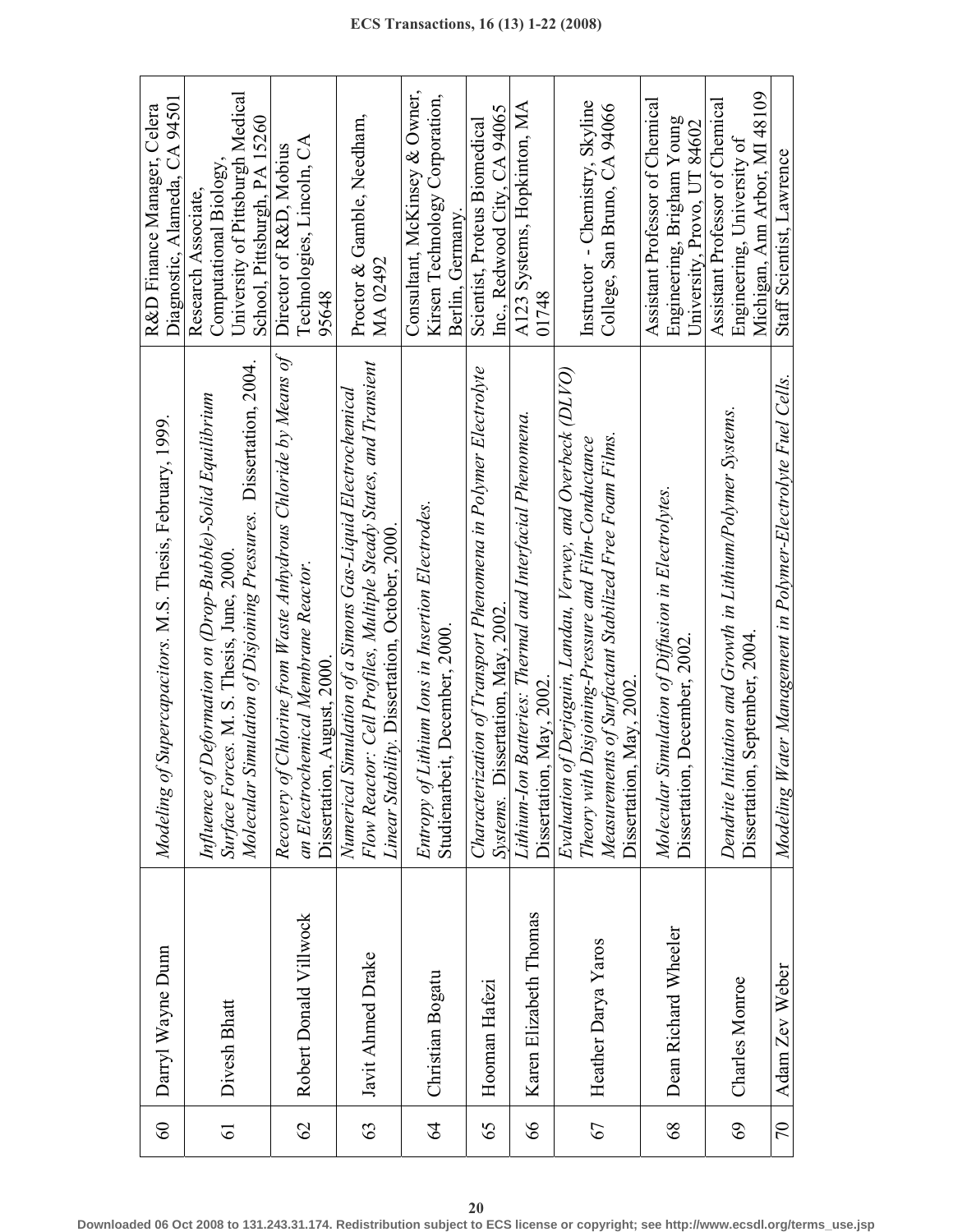|                 |                                 | Dissertation, October, 2004.                                                                                                                                                                          | Berkeley National Laboratory,                                              |
|-----------------|---------------------------------|-------------------------------------------------------------------------------------------------------------------------------------------------------------------------------------------------------|----------------------------------------------------------------------------|
|                 |                                 |                                                                                                                                                                                                       | Berkeley, CA 94720                                                         |
| $\overline{71}$ |                                 | Failure Mechanisms in Lithium-ion Batteries.                                                                                                                                                          | Engineer, Robert Bosch LLC,                                                |
|                 | Jake Christensen                | Dissertation, December, 2005.                                                                                                                                                                         | Palo Alto, CA 94304                                                        |
| 72              | Sarah Stewart                   | Determination of Transport Properties and Optimization of<br>Lithium $\Box$ lon Batteries. Dissertation, December, 2007.                                                                              | Analysis Associates, Menlo Park,<br>Engineer, Exponent Failure<br>CA 94025 |
|                 | 73   Jeremy Couts               | Potential on the Effective Capacity of Hybrid Electric and Plug-in<br>Hybrid Electric Vehicle Batteries. M.S. Thesis, December, 2007<br>Effects of Internal Cell Resistance and Constant Open-circuit | California, Berkeley, CA 94720<br>PhD Candidate, University of             |
|                 | 74   Ryan Balliet               | Water Movement in Non-operating Polymer-Electrolyte Membrane   PhD Candidate, University of<br>Fuel Cells at Temperatures Below 0 °C                                                                  | California, Berkeley, CA 94720                                             |
|                 | $-$ Verified on 04/11/2000      |                                                                                                                                                                                                       |                                                                            |
|                 | $b - V$ erified on $08/20/1996$ |                                                                                                                                                                                                       |                                                                            |
|                 | $c -$ Verified on 06/09/1993    |                                                                                                                                                                                                       |                                                                            |
|                 | $d -$ Verified on 05/15/2000    |                                                                                                                                                                                                       |                                                                            |